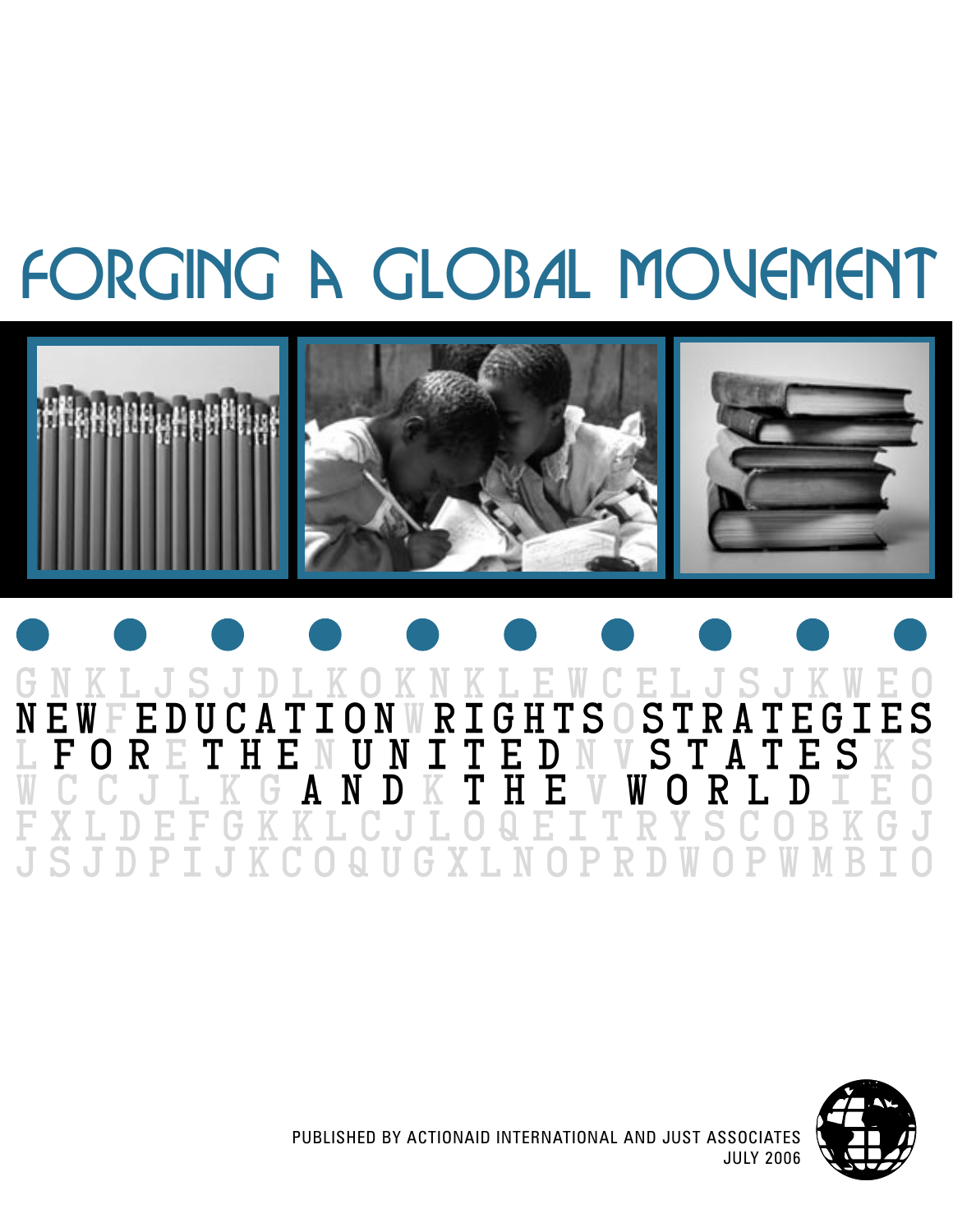# About Us

# ActionAid International USA works

towards progressive change worldwide by working with individuals, partners, and social movements in the global South and in the United States to empower the poor to reclaim their rights. Our programs aim to address the various forms of power that exclude poor people from a life of dignity. We seek to build a bold new type of global solidarity based on people acting collectively to confront common economic and social injustices and forging crossnational and global social movements to advance the rights and leadership of the poor and excluded.

Our vision for education is that all children will have free access to quality education within an equitable system. We want to see schools where children's rights, especially those of girls, are respected, injustices are challenged, and children's lives can be transformed.

Action Aid USA 1112 16th Street NW, Suite 540 Washington DC 20036 USA

Telephone : +1-202-835-1240  $Fax : +1-202-835-1244$ www.actionaidusa.org



## JUST ASSOCIATES (JASS) works to build lively, inclusive democracy as both an end and a means for achieving justice, peace and human rights for all. As a global multidisciplinary network of experienced advocates, community organizers, popular educators and scholars in 12 countries, we work alongside NGOs, trade unions, community groups and donors to strengthen the strategies and impact of advocacy efforts that prioritize the critical public engagement of communities and people marginalized by gender, race, and class, and build bridges across agendas from local to global levels.

Just Associates 2040 S. St. NW, Suite 203 Washington DC 20009 USA

Telephone: +1-202-232-1211 Fax: +1-202-234-0981 www.justassociates.org

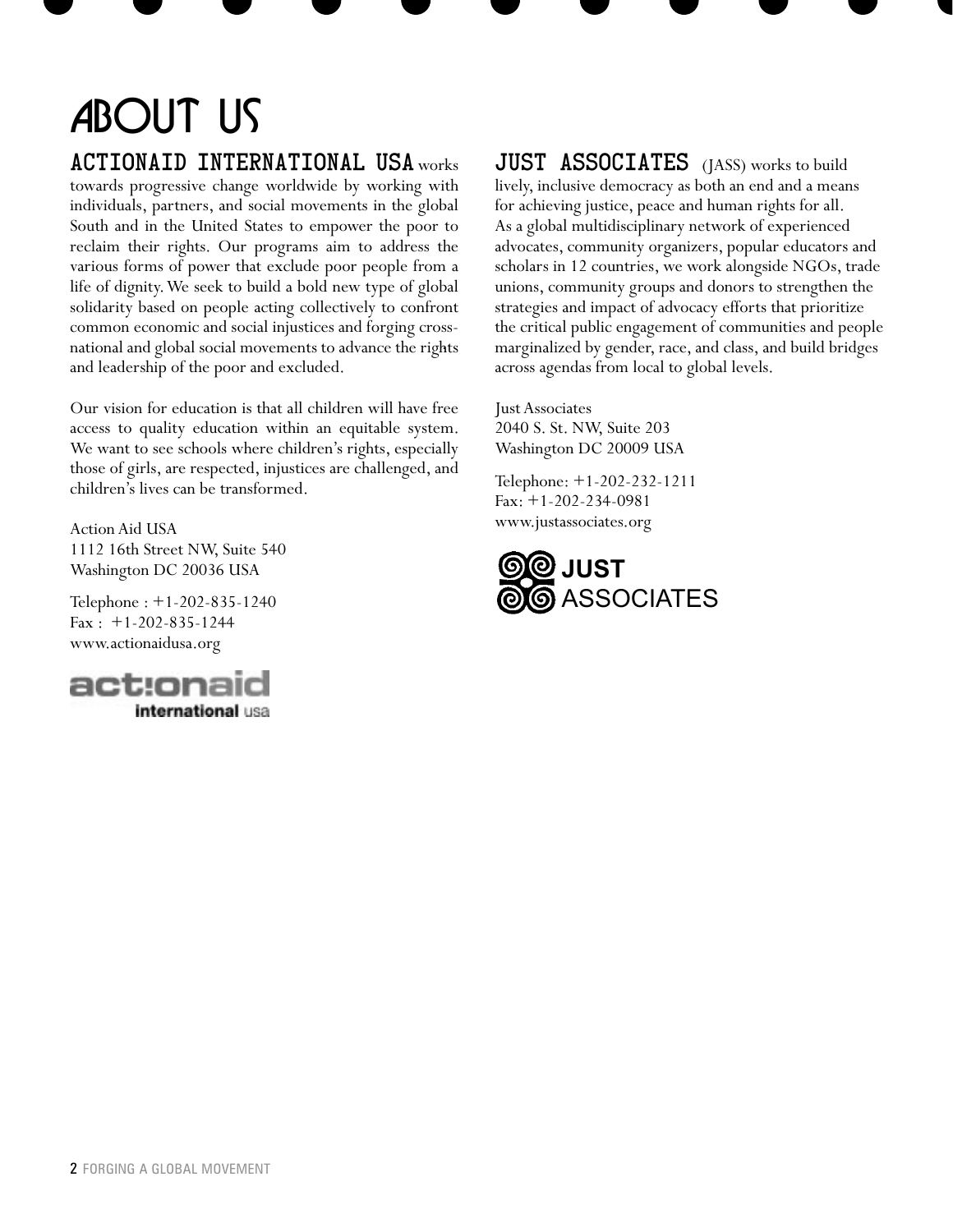# **CONTENTS**

# FORGING A GLOBAL MOVEMENT

New Education Rights Strategies for the Unites States and the World

Executive Summary : 4 Introduction : 5 A New Solidarity : 6 Policies and Politics : 8 Critical Common Threats : 12 Education and Democracy: 18 Participants : 22 ENDNOTES : 23

## WRITERS

**Molly Reilly, Just Associates**  mer@justassociates.org

**Akanksha Marphatia, ActionAid International**  Akanksha.Marphatia@actionaid.org

### EDITORS

**Debbie Budlender & Annie Holmes** 

## DESIGNER

**Julie Montgomery**

### ACKNOWLEDGEMENTS

Special thanks to Atila Roque, former Executive Director of ActionAid International USA, for the vision and energy he brought to this initiative, and to Lisa VeneKlasen, Executive Director of Just Associates, and David Archer, Head of the ActionAid International Education Team for their invaluable guidance. Thanks also to Lee Glazer, Steve Klees and Nisha Thapliyal for their comments.

. . . . . . . . . . . . .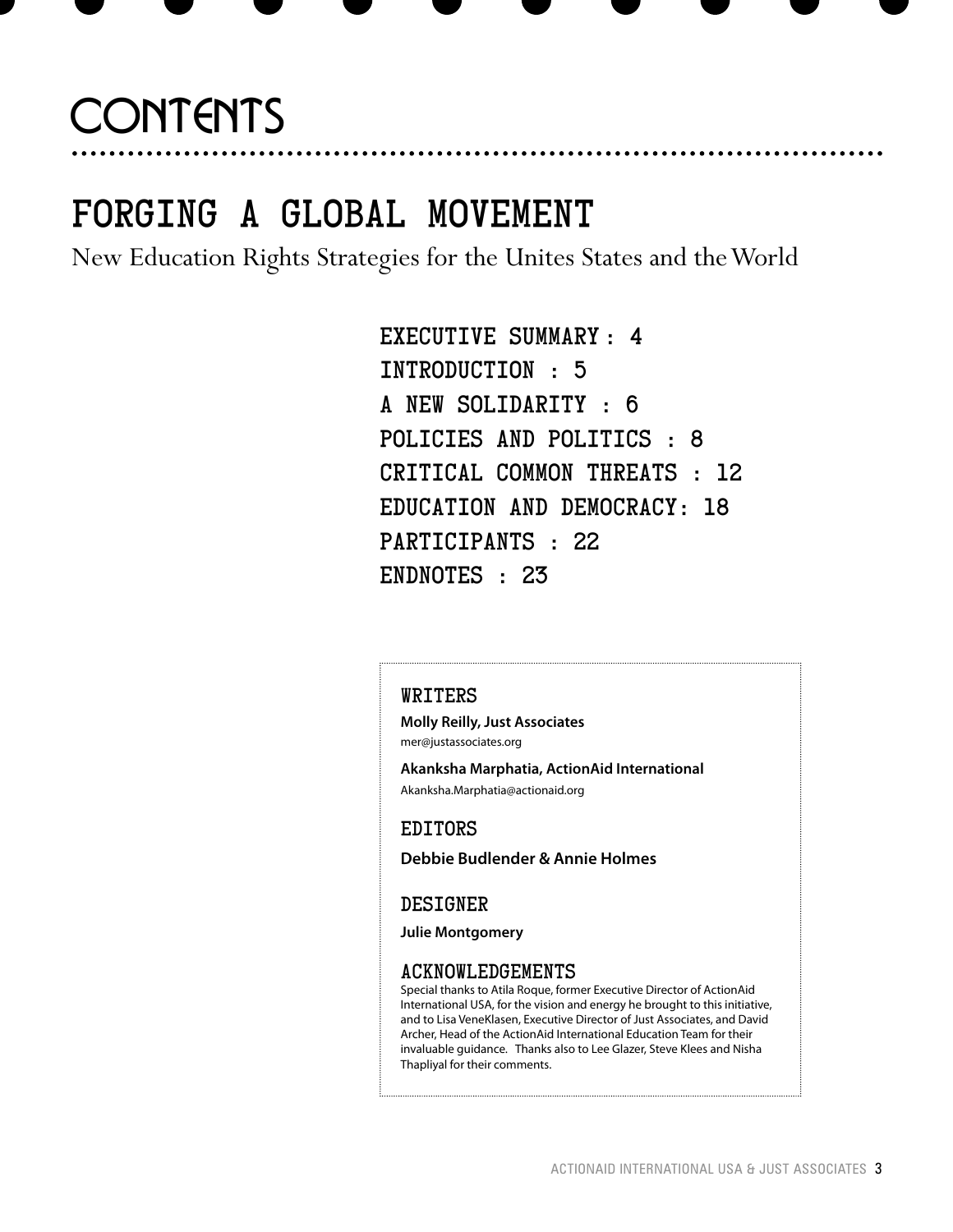# EXECUTIVE SUMMARY

ActionAid International USA and Just Associates' research, networking, and advocacy planning process, Forging a Global Movement: New Education Rights Strategies for the US & the World, brought 25 education advocates, analysts and activist scholars together for a Roundtable Discussion in Washington, DC in July 2005, as a first step in building internatonal solidarity for an educa-Action Aid Internat<br>working, and advoc<br>ment: New Educat<br>brought 25 educat<br>together for a Rou<br>2005, as a first step<br>tion rights agenda.



# New Solidarity

Increasingly clear areas of common ground connect the crumbling public education systems in the US to the millions of children in Asia, Africa, and Latin American who are denied access to school. The emerging solidarity paradigm reveals the common roots of poverty and exclusion in both the North and South.

# Policies and Politics

International education movements strive to hold governments accountable to their commitments, in the face of neoliberal cutbacks in the South and the US' No Child Left Behind law. Measures such as vouchers and charter schools, supposedly introduced to allow "choice," in fact turn education from a right into a commodity, deepening existing inequities in the process. Organizing at all levels must confront these structural dynamics.

# Critical Common Threats

The opening of the public sector, including public education, to private enterprise is eroding public funding and accountability for education in the US. The same interests and values promoting this trend in the US are impacting poor countries' ability to strengthen their education systems. The Roundtable produced consensus on the threat posed by privatization, debated the implications for advocacy and organizing: whether well-intentioned solutions may in effect advance a privatizing agenda and undermine the capacity of governments to provide quality education.

# Education and Democracy

The Roundtable was an opportunity to move beyond the slogan that "education is the foundation of democracy" and begin to define the links between schools and inclusive, empowering citizen participation. Participants shared insights about education rights strategies that offer fresh possibilities to reimagine the concepts of democracy, politics, and citizenship.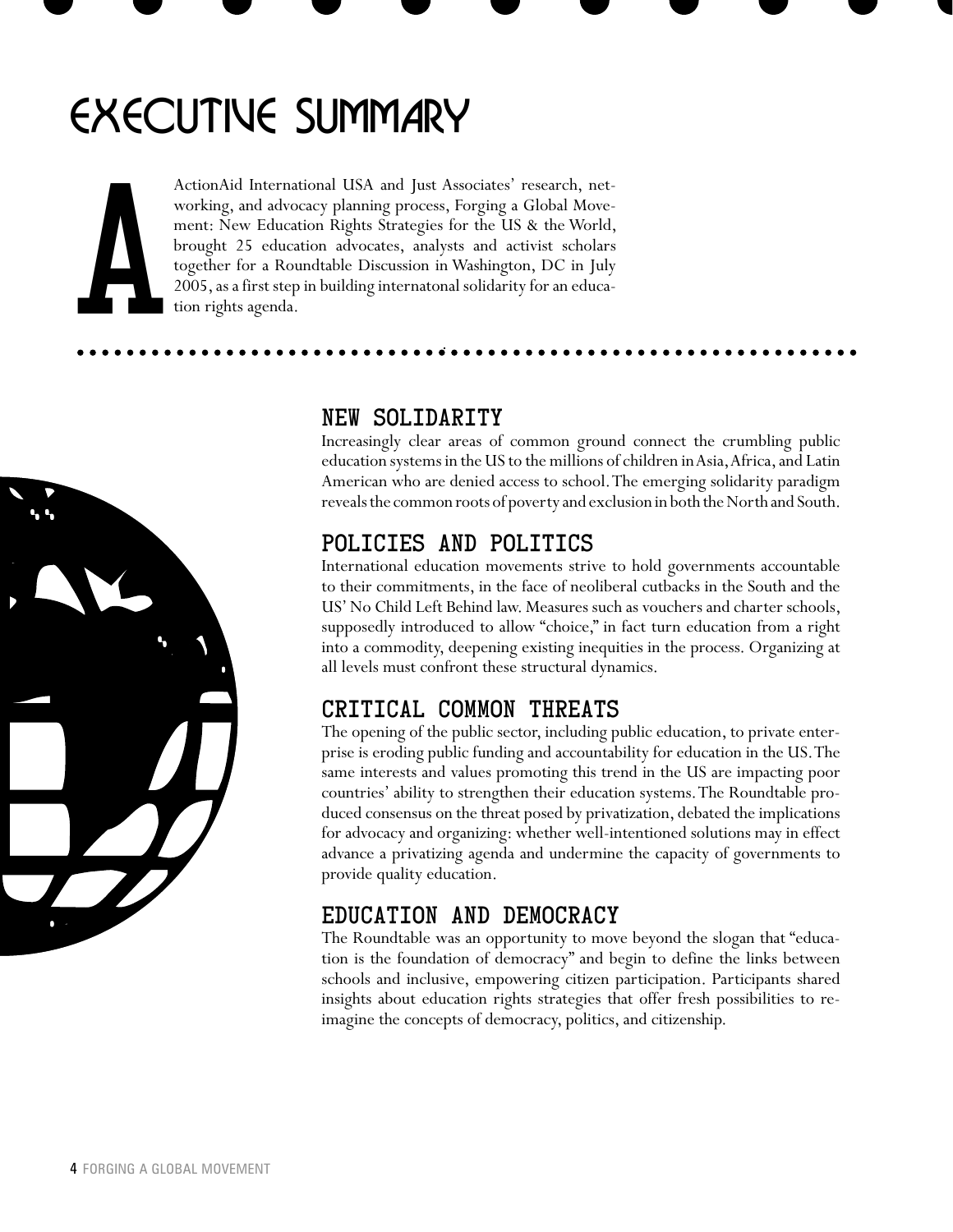# **INTRODUCTION**

# Ask any parent anywhere in the world

what she believes is most critical to her children's future and she is likely to say "education." Education unlocks human possibilities. It holds the potential to transform people, providing literacy, knowledge and basic skills that open up good life opportunities. Ideally, education also gives people the confidence and critical skills needed to challenge injustice and discrimination, demand their rights, and become active agents in changing society in the direction of inclusive democracy and fairness. The issue of education is a priority concern of women, youth, and immigrants, among other constituencies, and also presents much needed opportunities to clarify the links between broad political and economic trends, and concrete problems that people experience in the schools and other aspects of everyday life.

With these insights in mind, ActionAid International USA and Just Associates began working together on a research, networking and advocacy planning process called Forging a Global Movement: New Education Rights Strategies for the US & the World in January 2005. The first phase involved open-ended consultations with people working toward better schools in NGOs, community groups, think tanks, advocacy networks, and funding agencies. The process culminated in a Roundtable Discussion held in July 2005 in Washington, DC.

The Roundtable brought together 25 education advocates, policy analysts, organizers, and activist scholars working in a variety of countries, including the US, to assess the potential for stronger international cooperation and solidarity in advancing an education rights agenda. Participants explored commonalities in policies and trends, and began to define connections, opportunities, and differences. The process emphasized developing common understanding and identifying shared ground, rather than mobilizing around a pre-determined agenda. It included structured opportunities for collaborative analysis and reflection, as well as discussion. The conversation was a

first step in what is envisaged as a longer-term process of solidarity-building. Discussions culminated in a consensus around the challenge posed by the policies and interests that are eroding governments' capacity to provide, oversee and finance quality public education for all. It also generated intense enthusiasm for new education strategies that expand democratic participation and create opportunities for solidarity and exchange between US organizers and constituencies, and people engaged in parallel activism in Asia, Africa, and Latin America.

This paper draws upon insights that emerged from consultations, and Roundtable planning and discussion, and is also informed by ActionAid International's 30 years of partnership with citizens and alliances in 50 countries for stronger, more equitable education systems, as well as by ActionAid's role in the Education for All movement and the Global Campaign for Education. The paper also builds on Just Associates' ongoing work with education activists in Washington, DC and other cities to build strategies that promote equal rights, challenge privatization, and create global networking opportunities.

For US activists, the intention is to situate developments in US education within a broader global context, and stimulate new thinking about the possibilities for re-energizing US schools activism through linkages to global education rights thinking and alliances. For activists working in the global South, this paper shares information on the policies and politics that impact US schools, and on US policies that influence education outcomes internationally. It seeks to clarify some of the concepts and policy frameworks (such as the US No Child Left Behind Law and the global Education for All movement) that shape advocacy and organizing in different contexts, with a view toward building a foundation for further exchange and complementary action.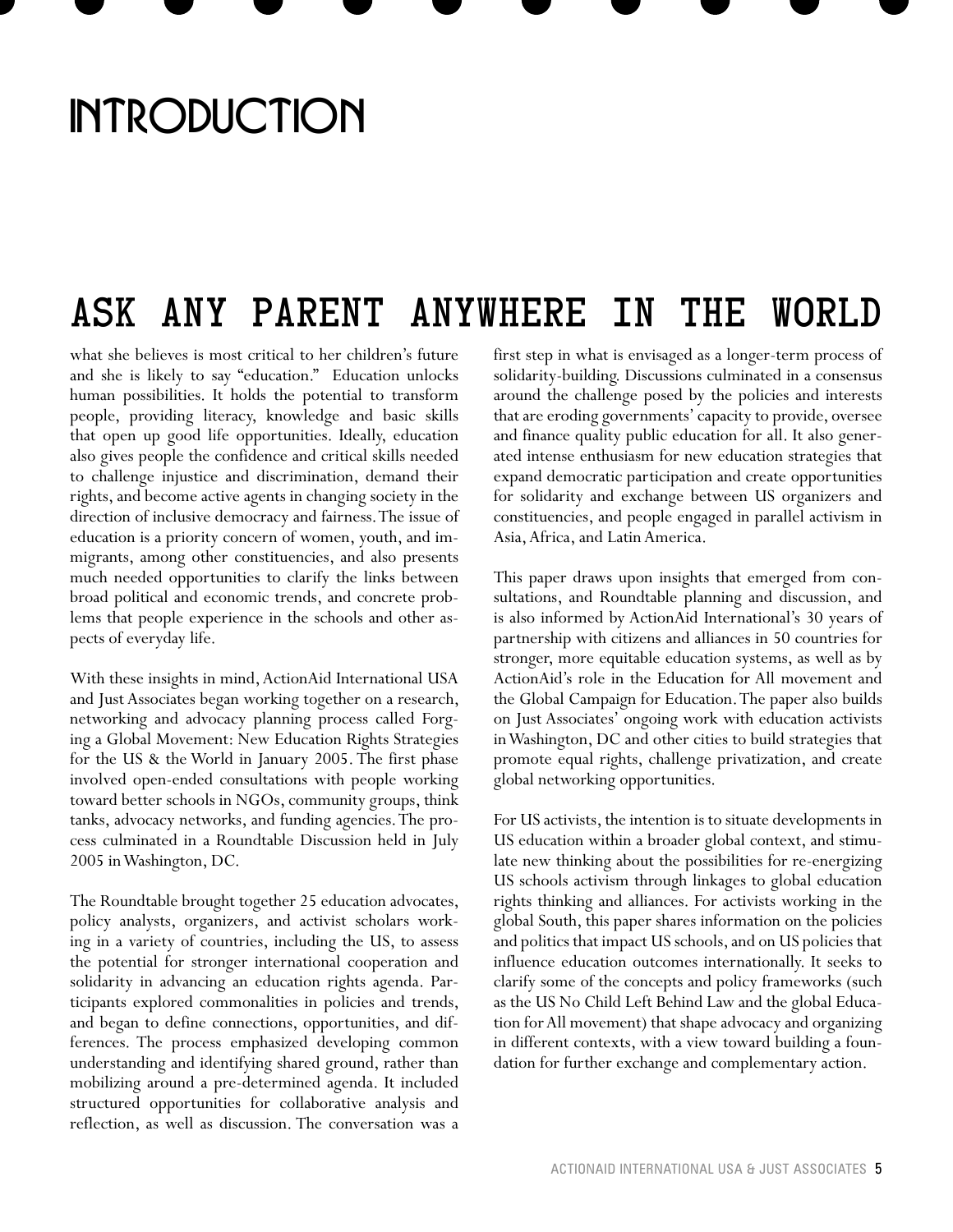# WHY SOLIDARITY FOR EDUCATION?

n the US, few issues are considered more *local*  than public education. Advocates and citizen groups in the US have historically focused on local and state level policies, budgets, I

politics and constituencies. Today, the picture is beginning to change in several ways. First, new legislation, the No Child Left Behind law, creates needs and opportunities for organizing at the national level. Additionally, US activists and constituencies are beginning to develop interest in stronger links with counterparts in the global South. This is related in part to changes in the school population. Demographic changes are sweeping through schools with the enrollment of greater numbers of children from immigrant families. Diaspora and migrant communities in the US are formalizing natural links to their home countries. Opportunities for education play a central role in the dreams and aspirations of US immigrants. Also, there is an emerging recognition among US activists of the potential of the human rights framework as a tool for promoting social justice at home, and, consequently, interest in connecting to advocacy and organizing experience outside the US that combines rights with empowering processes that expand people's democratic participation.

In most countries, education has been historically more centralized than it has been in the US, and activism and policy influence have focused on national ministries of education. Recent rapid decentralization has broadened targets to include local schools, and The impetus to forge new links of solidarity across borders is also rooted in a growing recognition of parallel political challenges. While there are few *precise* policy parallels between education problems in the US and abroad, it is also true that most citizens and activists are not roused by policy intricacies per se. Rather, it is the raw realities and political interests behind the policies that ignite people's sense of justice and desire to make a difference. And this is where we find commonalities between the US and other countries.

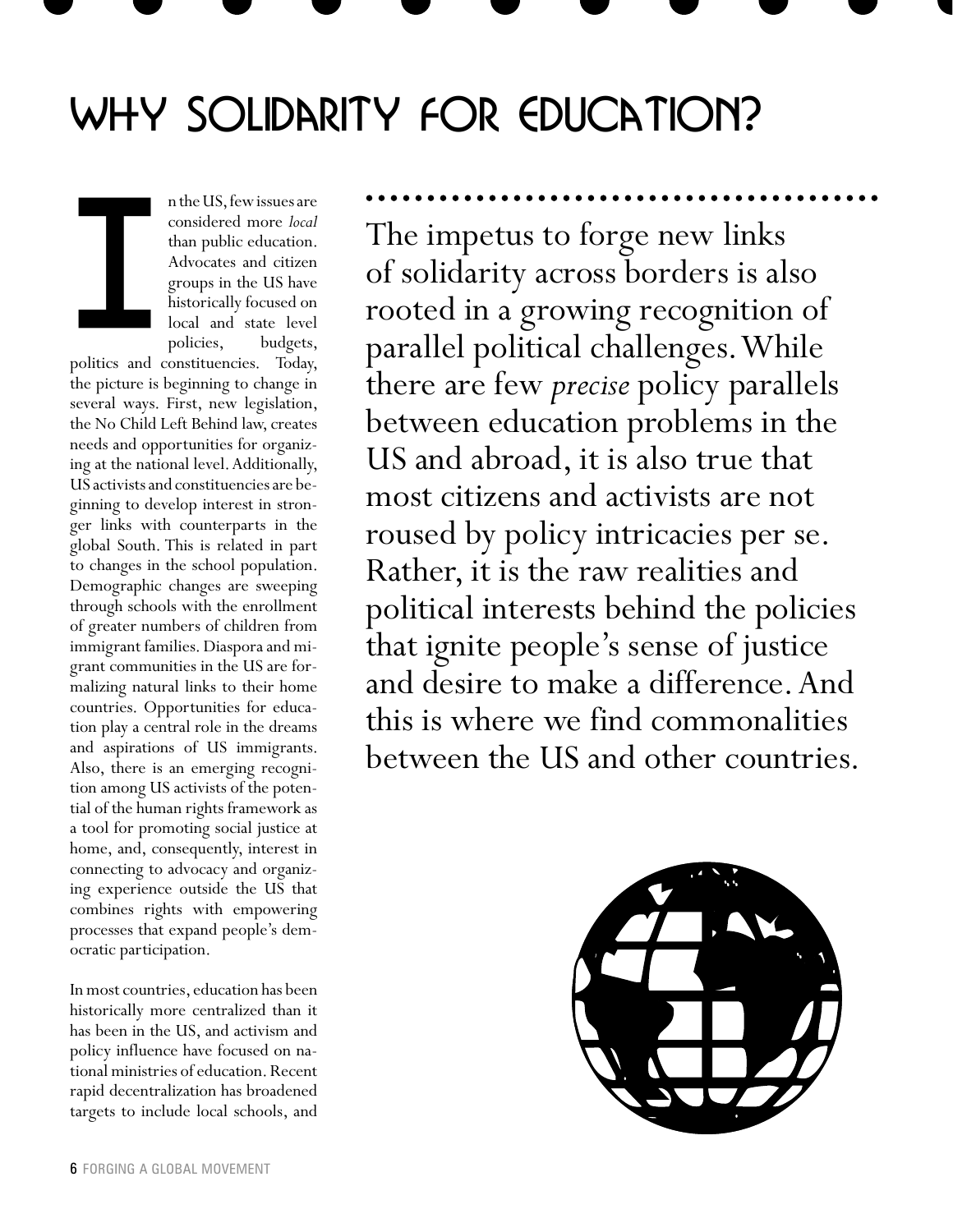provincial and local education offices. Increasingly, education rights strategies in Asia, Africa and Latin America also target underlying budget constraints, including the policies of US-influenced international institutions such as the World Bank and the International Monetary Fund (IMF). These institutions have substantial influence over the practical outcomes for schools in many poor and indebted countries in the global South. While strategies targeting the World Bank and IMF take many forms, activists are beginning to seek alliances with US organizers and constituencies in order to push for more congressional oversight of the policies of these institutions. There is also interest among education activists in the global South in learning more about US education policy trends such as standards and testing, because these policies are being introduced through US foreign assistance programs.

The impetus to forge new links of solidarity across borders is also rooted in a growing recognition of parallel political challenges. While there are few *precise* policy parallels between education problems in the US and abroad, it is also true that most citizens and activists are not roused by policy intricacies per se. Rather, it is the raw realities and political interests behind the policies that ignite people's sense of justice and desire to make a difference. And this is where we find commonalities between the US and other countries. Over the last 20 years, Americans have witnessed the erosion of public resources, the decline of the public education system, and the lack of political will to solve the problem. What Americans see in the public sector today looks familiar to citizens of countries that have experienced several decades of deepening poverty, escalating austerity in government budgets, and deep cuts in social programs. Hearing the stories of popular struggles in other countries to push back against initiatives to scale back already stretched education spending or weaken teachers' unions is helping Americans understand the broad historical trends and forces that underpin the slow decline and racial re-segregation of American public schools.

This awareness is, in turn, stimulating a desire among some US activists to know more about the policies, values, institutions, and players that are pushing the neoliberal agenda of privatization and disinvestment and thus restricting the capacity of citizens and governments in both the US and the South to make needed improvements in public education. As crises deepen in health, education, and even the ability to obtain adequate food and water, advocates and grassroots constituencies in the global South have incor-

porated a critique of trade and economic frameworks into their analysis of the causes of social and economic insecurity. This critique is of increasing interest to US citizens and advocates, and low-income communities in particular, because it resonates with and illuminates the forces driving the decline Americans see in public goods and services, including neighborhood schools. It also helps to clarify the role and influence of the US government in defining education and economic policies worldwide.

## A New Approach

The renewed interest in international solidarity is challenging old assumptions. In the past, solidarity initiatives tended to focus on creating US support for activists and popular movements outside the US. These initiatives did not emphasize the participation of US constituencies directly impacted by similar problems and abuses. Consequently, these efforts sometimes inadvertently reinforced the misperception that injustice and anti-democratic structures exist only outside the US, or are more prevalent there. In contrast, the emerging solidarity paradigm recognizes the common roots of poverty and exclusion in the richer core economies of the North and the impoverished nations of the global South, and the growing inequities in wealth and power within most nations. Moving decisively beyond charitable motives, new solidarity initiatives actively seek to strengthen and connect grassroots constituencies, building long-term relationships of trust and coordinated local actions bound by common values.

For Americans seeking to re-start a meaningful conversation about the role of public education in a healthy democracy, there is much to gain through deeper connections to the strategy lessons, political analysis, and rights framework offered by the experience of activist networks in the global South. The Roundtable reconfirmed enthusiasm among education activists and organizers from the North and South for opportunities for dialogue and exchange to explore possibilities for joint global political action while engaging in parallel local base-building organizing to advance the right to education.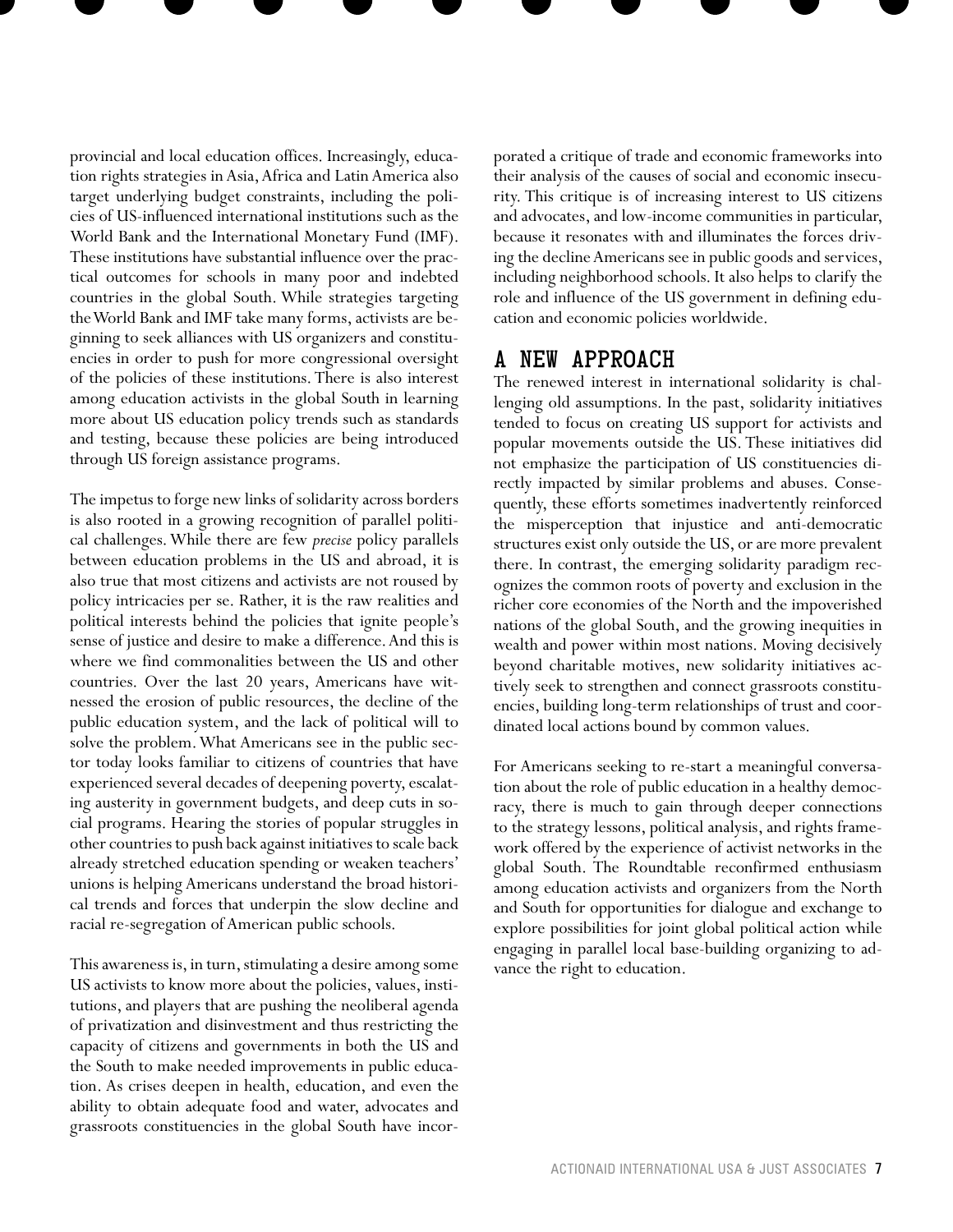# POLICIES AND POLITICS

While the human need and aspiration for education has many times been defined in international law as a right, experience has shown that the right's actual fulfillment in practice demands continued struggle and vigilance. Translating a right on paper into a reality in people's lives requires a multiplicity of political strategies.

## The International Context

While the US education policy landscape is dominated by the No Child Left Behind law, in most other countries, education goals and plans are shaped by policies promoted by the UN and funding agencies, much of which is purportedly guided by the concept of the right to education. These institutions influence education policies, politics and funding availability in individual countries. The UN rights framework and conferences play an important role in framing education internationally. While the human need and aspiration for education has many times been defined in international law as a right, experience has shown that the right's actual fulfillment in practice demands continued struggle and vigilance. Translating a right on paper into a reality in people's lives requires a multiplicity of political strategies.

Education was formally recognized in international law as a fundamental human right in 1948. The Universal Declaration of Human Rights states that "(e)ducation shall be directed to the full development of the human personality and to the strengthening of respect for humans rights and fundamental freedoms. It shall promote understanding, tolerance and friendship." Several subsequent United Nations instruments have articulated similar commitments, including the Framework for Action that emerged from the 1995 Beijing women's rights conference, and the Convention on the Rights of the Child, which the US has not signed.

The series of UN conferences on education have produced important policy gains, specifically by eliciting concrete

commitments from governments, which in turn lend power and credibility to the demands of activists. The process has also clarified what human rights experts call the specific content of the right to education—that is, what the right really means in practice.<sup>1</sup> In 1990, the Education for All (EFA) movement was born at a conference in Jomtien, Thailand, when official delegates from 155 countries, as well as representatives from non-governmental organizations (NGOs), agreed to universalize primary education and massively reduce illiteracy before the end of the decade.<sup>2</sup> In response to EFA, the 1990s witnessed the adoption of constitutional guarantees to education in many countries as well as some progress in school enrollment and literacy. The goal of universal primary education by 2000, however, was not achieved.

Official delegates met again in 2000 at the World Education Forum in Dakar, Senegal, to review advances in basic education in the 1990s and commitment to EFA. The review made clear that initiatives to increase enrollment had fallen far short of aspirations, and had sacrificed quality for quantity. It also underscored the need for increased resources for education, with delegates pledging that "no country seriously committed to basic education will be thwarted in the achievement of this goal by lack of resources." The Dakar Framework for Action narrowed the EFA goals adopted at Jomtien, but committed governments to six broad goals to be accomplished by 2015, namely to: expand early childhood care and education; provide free and compulsory primary education for all; promote learning and life skills for young people and adults; increase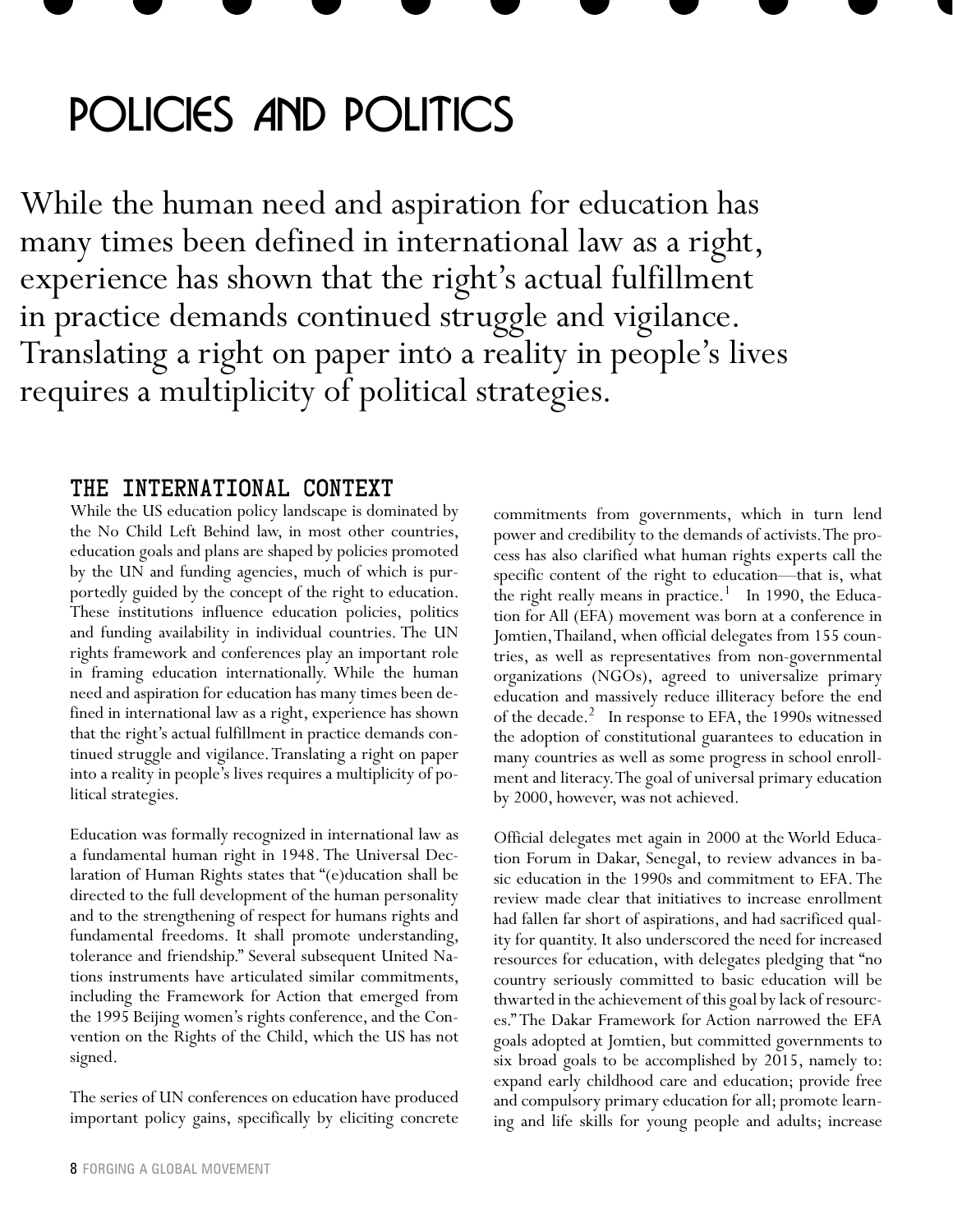adult literacy by 50 per cent; achieve gender parity (equal number of girls and boys) in primary and secondary school by 2005; and completion of primary school for all children by 2015.

In 2000 heads of state from around the world pledged themselves to a new development agenda—the Millennium Development Goals (MDGs), which are meant to provide developing nations clear targets and indicators of progress, and guidelines for wealthy donor nations like the US.3 Two of the MDGs focus on education: gender parity in primary and secondary school by 2005; and completion of primary school for all children by 2015. The MDGs are controversial among international education activists for a variety of reasons, including that they side-step the rightsbased rationale for education, and are silent on the extent to which the social, political and economic context could in fact undermine efforts to achieve the goals.

## The US Context

Almost four years after President Bush signed it in January 2002, serious concerns are emerging about the impact of the No Child Left Behind law (NCLB). The Bush administration has provided little funding for states and local jurisdictions to carry out its mandates. The 1,100-page law includes contradictions and potential for harm that call out for clarification. The debate is sparking interest not only in the US, but also in places where key aspects of NCLB are being introduced through US international education initiatives and World Bank programs.

NCLB includes a rhetorical emphasis on equity, high standards and accountability, prescribing policy directions influenced by the recently debunked education "miracle" Bush achieved as Texas governor. Its requirements that schools massively test students and aggregate scores by race and income level are supposed to help make clear the exact nature and extent of racial and class-based gaps in student learning and achievement. Standards and testing were promoted in the 1980s as part of efforts to generate public support for increased education spending, and now play a central role in NCLB. NCLB purports to eliminate inequality in student achievement by establishing specific standards and measuring student learning by means of standardized tests. The idea is that increased accountability and competition will force dysfunctional bureaucracies to reform.

# GLOBAL CAMPAIGN FOR EDUCATION

The Global Campaign for Education (GCE), a coalition of national education alliances involving NGOs and teachers' unions in over 150 countries, promotes education as a basic human right, and mobilizes public pressure on governments and the international community to fulfill their promises to provide free, compulsory public basic education for all. Formed in 1999 for the purpose of facilitating civil society influence on the outcomes of the 2000 Dakar conference, GCE provides a platform for engaging with funding agencies, coordinates joint advocacy among its partners, and conducts critical research on education worldwide.

Each year, the national coalitions join forces to participate in a "global week of action." In 2005, over five million people took part. During this week, citizens are mobilized to pressure the international community and their governments to fulfill their promises to provide free, compulsory public education for all children. In 2006, this week of action will focus on "every child needs a teacher." (See www.campaignforeducation.org.)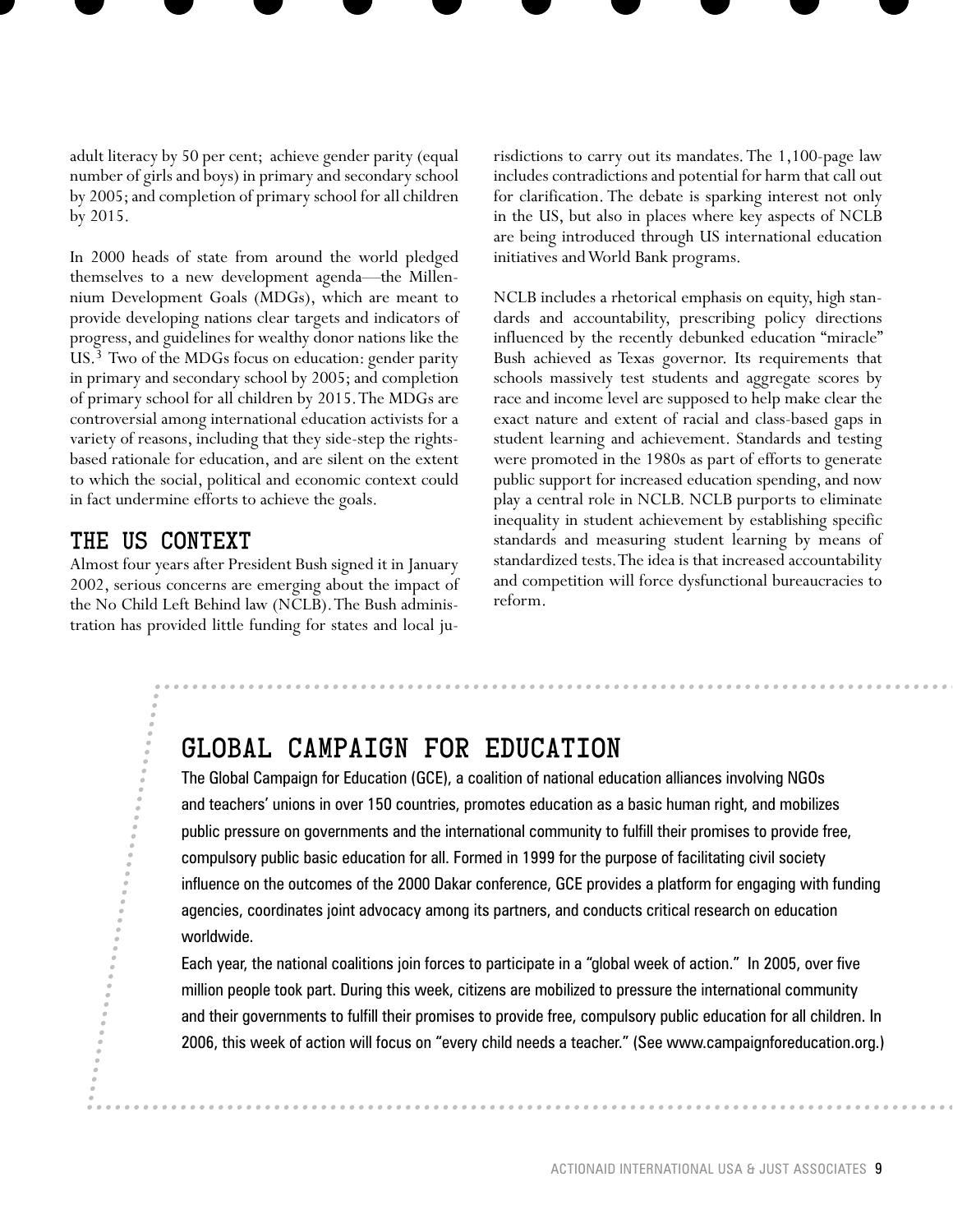Rather than promoting fairness in education, critics charge that NCLB is furthering a corporate agenda by channeling millions of school dollars to the private sector in contracts for testing materials, new curricula and textbooks, tutoring and other services.

> Instead of meaningful reform, however, there is a growing sense of disillusionment and alarm as states and local school systems seek to translate NCLB's mandates into practice in structures that are reeling from the impact of years of disinvestment and lowered morale and, in working class neighborhoods, broader trends producing economic dislocation and a fraying social fabric.

> A major concern is NCLB's requirement that *all* students meet standardized definitions of achievement, regardless of the particular challenges confronting students who are disabled, impoverished, unable to speak English, or otherwise marginalized. The high-stakes tests also force schools to align curriculum and teaching with standards that help students pass reading and math tests, leaving no room for art, multicultural or vocational education, sports, music or other types of learning. Critics charge that NCLB substitutes a false accountability of standards and tests for the more difficult and expensive process of building the capacities of teachers and schools to improve instruction and learning for all children

> Under the terms of NCLB, schools are declared "failing" and potentially subject to budget cuts and other sanctions, including privatization, when students do not perform well on the tests—setting up a dynamic where under-resourced schools serving the most vulnerable children are penalized rather than offered help to improve. The law ignores the history of racial and socio-economic inequities in

distribution of resources for education and proposes punitive "solutions" that do most harm to schools in impoverished communities.

NCLB creates rights for children in "failing" schools to transfer to better-performing public schools, intended to open up an avenue for parents seeking alternatives to poorly performing schools. Proponents of "choice" in education argue that market-style competition promotes reform, and extends to all families the privilege enjoyed by the rich of selecting a school for their child. Others believe that this "solution" may deepen inequality and even threaten public education overall by leaving struggling schools worse than before and producing over-crowding in more desirable schools.

Activists from New York describe the experience of a typical NCLB transfer:

"A parent whose child attends a 'failing' school is given a voucher that enables her child to go to a different school. When she enrolls at the new school, the parent realizes that before- and after-care at the school are so expensive that she cannot in fact afford to send her child there."

NCLB represents a major departure from the long US history of local control over decisions about schools. While there is debate over the merits of decentralization of education in the global South, in the US—given the unhealthy concentrations of wealth and power that dominate politics and decision-making—NCLB's centralization of oncelocal matters, such as definitions and measurements of school success, threatens to weaken and/or displace community voices in school decision-making.

Another controversial aspect of NCLB is its explicit support for charter schools and privatized educational services. A school's failure to improve student test scores triggers reforms that often involve an expanded role for the private sector: corporate "education management organizations" may be brought in to replace school leadership; companies may be contracted to provide special tutoring to students; and non-profit or for-profit private groups may be allowed to run poorly performing schools as charter schools.

Rather than promoting fairness in education, critics charge that NCLB is furthering a corporate agenda by: channeling millions of school dollars to the private sector in contracts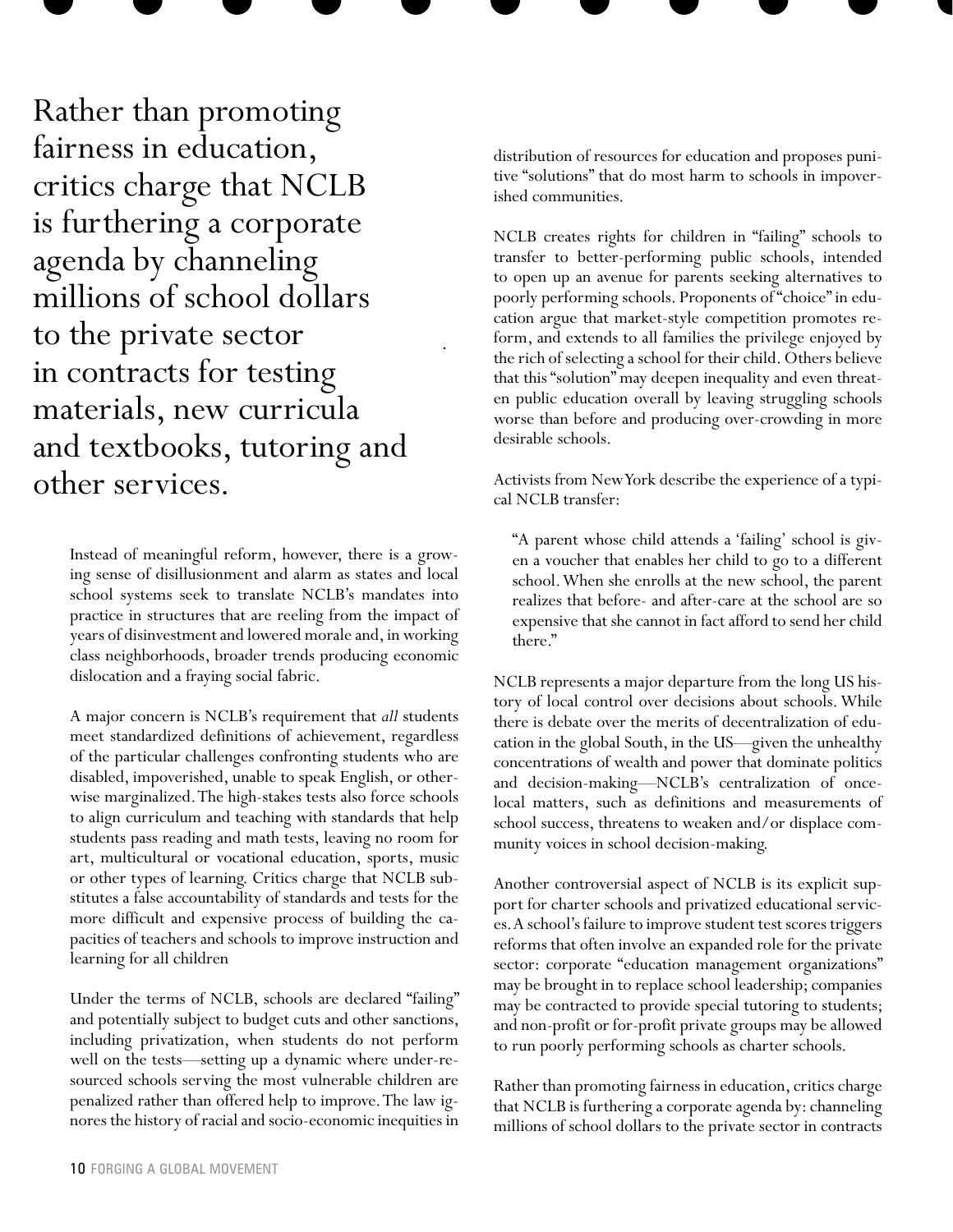# IMPLICATIONS FOR ORGANIZING

While the MDGs and Dakar Framework are largely rhetorical and No Child Left Behind carries the force of law, both present similar challenges for advocacy and organizing. Both raise important questions of *strategic emphasis*. While much activism has focused on demanding accountability for promised funding or for the few valuable nuggets buried within these broad policy frameworks, there are more and more questions about the risks and opportunity costs of engagement. Reactive engagement presents the danger of legitimizing flawed policies and undemocratic decision-making processes. It also threatens to divert energies required for building the broad-based movement needed to effect change over the long haul. There is also an emerging awareness that advocacy and organizing efforts must move beyond a narrow focus on technical education policy questions to address underlying factors that influence education outcomes, including values and ideology, and, especially in the international context, macroeconomic and trade policies that constrain education budgets.

for testing materials, new curricula and textbooks, tutoring and other services; weakening teachers' unions by supporting the growth of largely non-union charter schools; and at a deeper and less obvious level, encouraging people to think of education not as a right or an essential public service but instead as a commodity that families select from an array of choices—as if shopping in a supermarket. NCLB has been called "a set-up to dismantle public education"4 and "part of a larger political and ideological effort to privatize social programs, reduce the public sector, and ultimately replace local control of institutions like schools with marketplace reforms that substitute commercial relations between customers for democratic relations between citizens."5

The response to NCLB has not yet crystallized, although the law creates fresh challenges and opportunities for advocacy and organizing on multiple levels. It is worth noting that many Americans, including education advocates and trade unionists, give credence to the kind of market-based reforms offered by NCLB, and a broad public discussion of alternatives is still in its infancy in the US. Within the context of the lowered expectations created by the slow decline of US schools over the past 30 years, NCLB appears to offer a level of accountability and some hope for children who are not learning how to read and write in chronically struggling public schools.

Many groups that initially supported the law, largely because of the unrealized promise that it would be accompanied by increased federal funding for education, are revising their position. Others immediately protested NCLB as a back door to privatization and the abandonment of fairness and justice in education. The two major US teachers' unions, after an initial focus on increased funding for implementation, are now calling for major revisions to the law. State and local government officials have also made calls for changes. One national network of community organizations initially supported many parts of NCLB, and used the law's charter school provisions to start its own "social justice academies." Now, like many groups and sectors, the network is re-thinking as the full implications of NCLB become clear and concern deepens over corporate involvement in schools and influence over education policy directions.

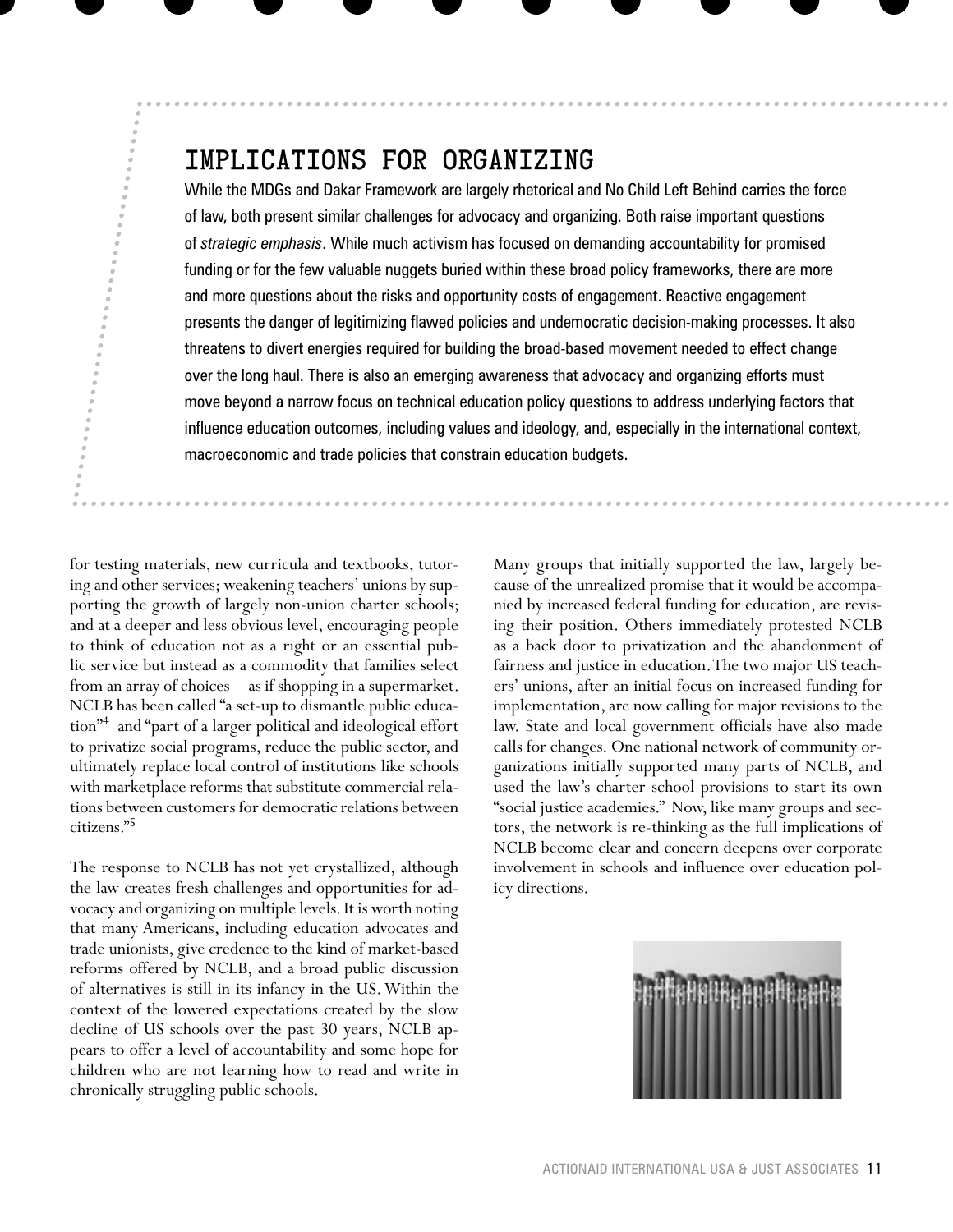# CRITICAL COMMON THREATS

# Public Resources and Accountability

While there are exciting beacons of innovation and quality, Roundtable participants reported that schools in their countries are in most cases beset with problems—particularly those serving socially, politically and economically marginalized students. The teaching profession is often held in low esteem, and teachers are required to work for low pay and in poor conditions, making it difficult to recruit competent and committed new teachers. Parent involvement is limited by burdensome work schedules and other factors, or even actively discouraged by school authorities. Violence, racial and class disparities, and crumbling buildings have become accepted as "normal." Education bureaucracies tend to be dysfunctional and unresponsive. Over 100 million children—the majority of whom are girls—are excluded from school worldwide and poor quality education is common.

The complexity of the challenges confronting education advocates is undeniable. At the same time, the Roundtable produced a clear consensus on the urgency of one particular threat that is connected to many other problems: the loss of—or failure to develop—government capacity and accountability for the provision of high-quality universal free education. The trend toward shrinking government resources and accountability for essential services is impacting education systems everywhere, although the specific realities, policies and politics vary considerably according to context. Whether it takes the form of school voucher schemes in the US, or World Bank policies that force governments in poor countries to open up publicly provided education services such as textbook production to private companies, *privatization*, meaning the hollowing out of public sector control, financing and capacity in favor of market-oriented alternatives, presents a critical challenge.

# Privatization

This term is shorthand for a complex web of policies, processes and ideology that demand clearer understanding and definition. The dominant education policy trend worldwide is the shift to a market model, which increasingly dictates how education is organized and delivered, by shrinking or limiting the development of government capacity to provide education, creating a larger role for private groups—both non-profit and for-profit—and restricting public expenditures on schools. At a deep level, privatization impacts how education and its purposes are defined and understood, emphasizing individualistic and competitive values, a focus on economic returns, and testing that sorts winners from losers. Privatization is often proposed in response to dysfunctional or under-performing education systems, although the political and economic interests promoting privatization are often connected to the denial of adequate public funding to schools. There is debate about whether privatization may also be diminishing education's potential to produce positive social change and equality. Markets tend to privilege those who already have a share of political and economic resources, and provide few options to people living in poverty. Markets are not intended to and do not in practice further social equity and justice—although these are ostensible goals of public education.

The language used to describe privatization appeals to many people, focusing on the choice and healthy competition offered by market forces. Talk of choice and competition tends to move thinking away from concepts such as mutual responsibility or community solidarity, and downplays the notion of education as a right or a public good. This kind of language certainly resonates with what Americans hear in the media and political discourse, and with what is increasingly found in other countries as well. Roundtable

At a deep level, *privatization* impacts how education and its purposes are defined and understood, emphasizing individualistic and competitive values, a focus on economic returns, and testing that sorts winners from losers.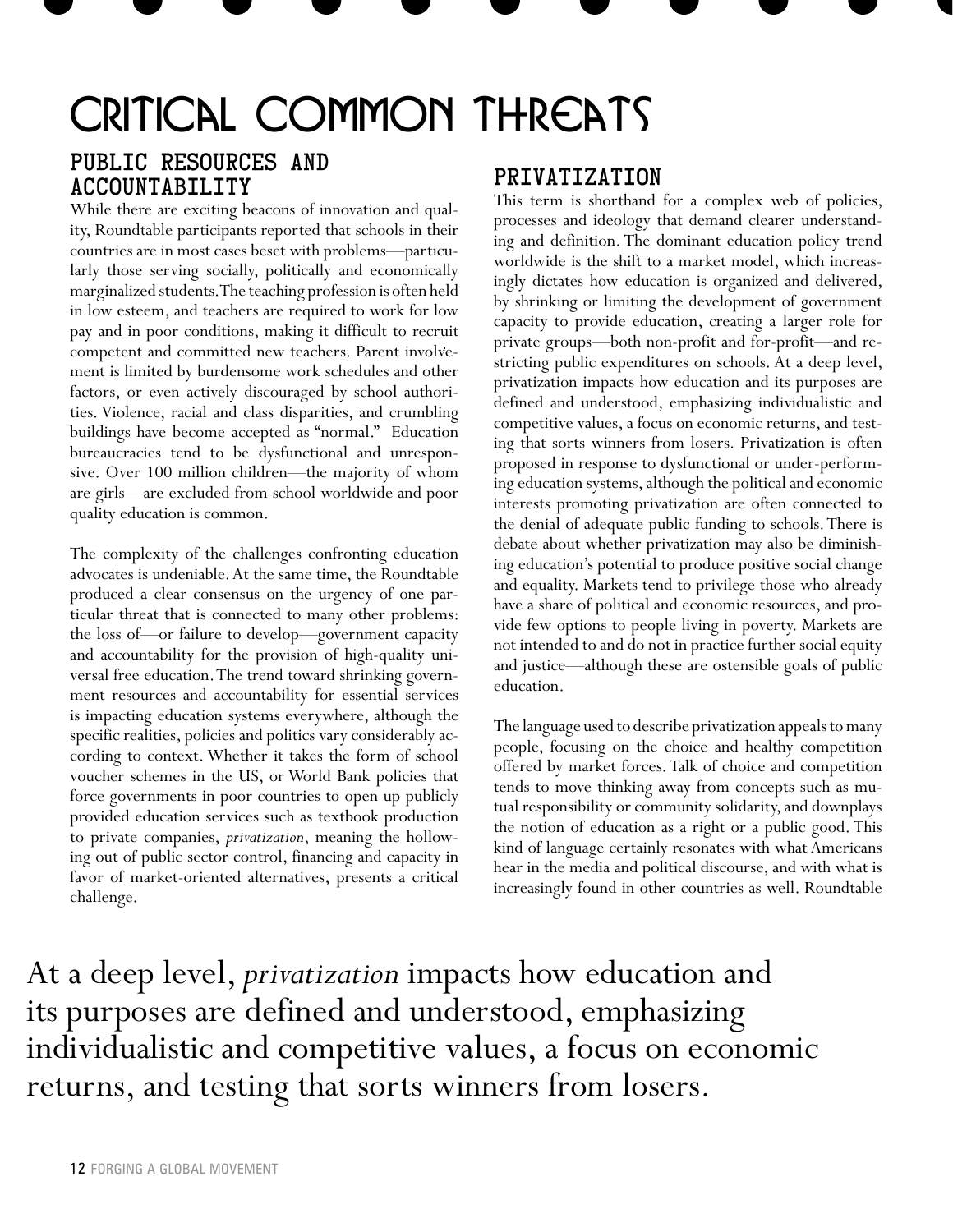participants from Guatemala report that the World Bank is taking steps in their country to reframe education as a "community-managed" system, shifting responsibilities and costs onto poor rural communities.<sup>6</sup>

The concept of privatization deepens understanding of what is happening in the schools, and clarifies that quality education for the public good is not just mysteriously vanishing at the hands of incomprehensible and unstoppable forces. Rather, the ideal of quality public education for all is being corroded by a particular set of political choices. These choices are determined through decision-making processes that lack authentic popular participation, privileging powerful interests over citizen voices. While special interests have long influenced political processes, today there is widespread concern about the role money plays in determining outcomes. A related cause for alarm is the way that the government departments and agencies charged with implementing policy and delivering social programs are now actively shedding responsibility and gutting their own capacities to provide essential services to citizens, as the lack of response to Hurricane Katrina illustrated vividly. NCLB's promotion of corporate education management organizations is an aspect of this trend. The widespread under-funding of education, particularly for low-income students of color, is another. While the various education agencies at different levels are by no means monolithic, government departments are increasingly playing a direct role in promoting the policies and values of a corporate-driven privatization agenda by diminishing their own capacities to deliver on basic rights and essential public goods.

## UNITED STATES Trends **Charters and Vouchers**

Charter schools are an important new development in US education. Charters are publicly-funded institutions that are free from some of the laws and regulations that apply to public schools, such as centralized procurement mechanisms and collective bargaining agreements with teachers' unions. First proposed in the early 1990s, charter schools were initially promoted as a way to create excellence by freeing schools from excessive red tape and bureaucracy, creating centers of innovation that could feed new ideas and models back into public education systems.

In practice, charter schools vary widely. Committed educators, parents and community groups seeking alternatives for children and stymied by unresponsive education bureaucracies have opened charter schools, producing real, progressive innovations and creative teaching environments. Charters can be far more responsive to local communities or specific populations with special needs than traditional public schools. Many charter school operators are dedicated and experienced educators who have simply lost patience with failing systems.

Increasingly, however, people are questioning the wisdom of charter schools as a strategy for creating better educational opportunities for all children. While charter schools are promoted as offering a superior education, a recent study of government data on 4th grade students found lower overall performance in mathematics among charter students, and no measurable difference between charter schools and traditional public schools in overall reading performance.7 Financial and management scandals involving taxpayer funds have come to light, particularly in jurisdictions where the charter authorizing and oversight mechanisms are lax. Questions also arise about equity of access; although charters are by law open to all students, factors such as selective outreach, parent-involvement requirements and the need for transportation often limit enrollment in the most desirable charter schools to families with motivation and resources.

Furthermore, there is an emerging recognition that the often well intentioned search for innovative solutions has in fact collided with an extreme right-wing agenda seeking to diminish and ultimately eliminate the government's role in education. Rather than incubating innovation, charter schools appear to be draining public education systems of funding and energy, contributing to the shedding of public responsibility and accountability for equity in education, and fundamentally reshaping the social contract wherein public education is, in the words of the Supreme Court in the 1954 *Brown v. Board of Education* decision, striking down racially separate and unequal education, "perhaps the most important function of state and local governments." Most charter school teachers are not members of teachers' unions, which remain among the few powerful political voices in support of "traditional"—that is, publicly provided and publicly funded—public education. In spite, or because, of these impacts, up to \$65 million of private funding pours annually into research and advocacy supporting "school choice."8 While some of this funding comes from foundations with an extreme right-wing agenda, much derives from well-meaning donors sold on charter school rhetoric and from local, business-oriented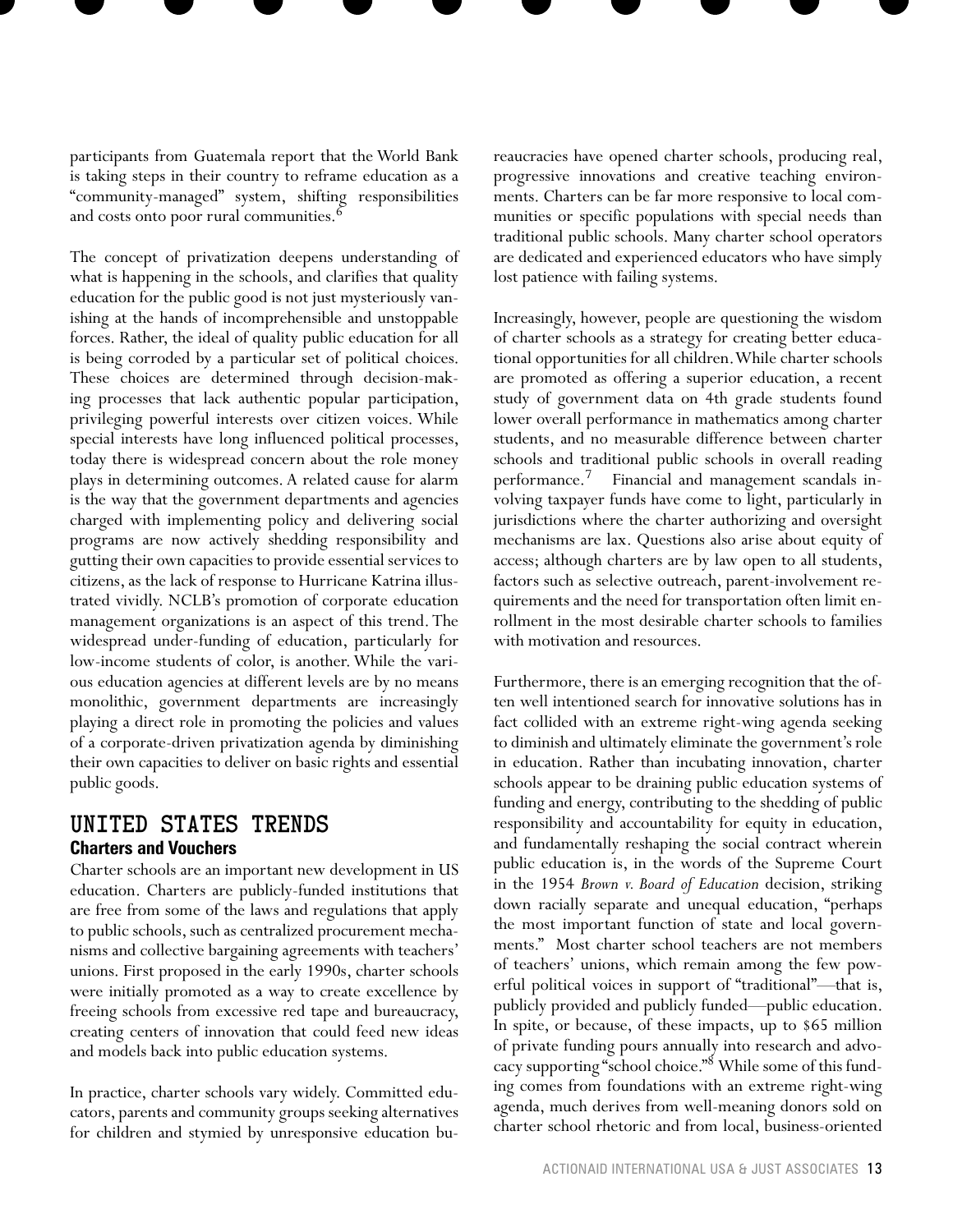# There is an emerging recognition that the often well intentioned search for innovative solutions has in fact collided with an extreme right-wing agenda seeking to diminish and ultimately eliminate the government's role in education.

family foundations that have proven extremely receptive to the idea of applying market forces to the task of improving schools.

Vouchers, first promoted by economist Milton Friedman, provide families with a tuition credit that they can apply toward the cost of a private school of their choosing, and are explicitly intended to create a market for education. Despite consistent rejection by voters in number of US jurisdictions, small-scale voucher schemes, created by executive fiat, exist in a few states and cities, including Washington, DC. Where voucher systems operate in a climate of scarce resources, they do not provide comparable or equivalent choices to all children, and result in greater inequalities among schools and students. In a recent legal challenge, the Florida courts found that vouchers violated the state constitutional obligation to provide a "uniform" public education.<sup>9</sup>

There is a troubling historical connection between racism and the transfer of public funds into private education.<sup>10</sup> The first voucher system in the US gave public monies to white students in Virginia to attend private, racially segregated academies following the *Brown* decision. Today, 50 years after the landmark *Brown* case, "national segregation levels are back at the levels of the 1960s," according to the director of Harvard University's Civil Rights Project.<sup>11</sup>

## Pushing Privatization around the World

Few Americans are fully aware of the influence of the US government on education systems throughout the world. The US influences education policy in other nations, particularly nations in the global South, through its foreign assistance programs administered by USAID and the State Department. It also wields indirect but considerable power over the education and economic agendas adopted by multi-lateral institutions such as the United Nations (UN), where the US has played an important role in the retreat from rights concepts and language in policies relating to education and other essential public services.

The US and the other wealthy governments—the G8 influence the policies of the World Bank and IMF, which play a huge role in determining education options and outcomes in many countries. The influence that affluent nations have over the social and economic policies of indebted states raises questions about sovereignty, political voice, and power dynamics between the wealthy and impoverished countries.

The World Bank provides loans and development assistance to middle- and lower-income countries with a stated aim of reducing poverty. It is the leading international funding agency for education. The power of the purse gives the World Bank influence over national education strategies and over the past two decades the Bank has promoted lower overall investment in social sectors, school fees (although recently it has renounced this practice and given rhetorical support for increased spending on education), the privatized provision of education services, and the hiring of para-professional teachers. World Bank funds for education are tied to a set of economic policy prescriptions that constrain the ability of nations to increase spending on under-funded education systems.

The IMF is charged with ensuring the health of the international macroeconomic system of international payments and exchange rates among national currencies that facilitates trade between different countries. In return for assistance to "re-stabilize" their economies, borrower countries must implement a set of economic reforms. In theory, the IMF claims that the economic policies it promotes are intended to facilitate economic growth and consequently expand a nation's ability to fund education and other investments needed for development and to repay its loans. In practice, however, policies promoted by the IMF have not lead to higher economic growth, have often led to a reduction in social-sector spending, and have had a detrimental effect on the poor and on women. The short term nature of IMF loans and macroeconomic plans undermines the long-term investment required to bring forth sustainable change in education.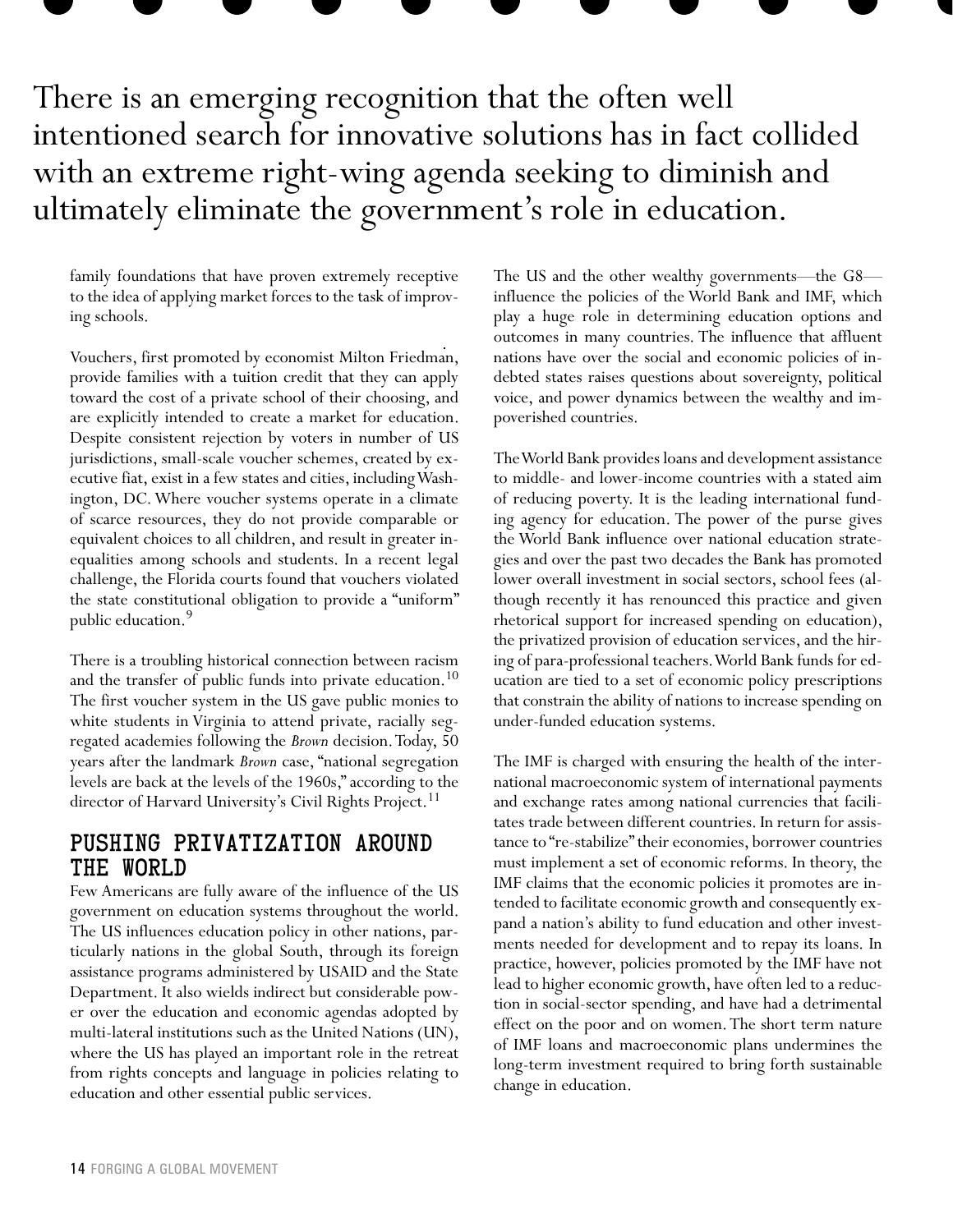The IMF maintains that higher spending could lead to macroeconomic instability such as higher inflation rates and deeper budget deficits.<sup>12</sup> The IMF therefore promotes low inflation targets and deficit levels which inevitably constrain public expenditure, with direct effects on health and education spending. IMF influence over key policies also limits the capacity of countries to generate revenues for education and allocate funding based on national need. Debt repayment is prioritized over domestic spending. IMF influence often results in caps on spending on public employee wages, including teacher salaries, as a percentage of the national budget.

IMF loan conditions also require borrowing nations to implement economic reforms which eliminate sources of

# **PRIVATIZATION IN PRACTICE** UNITED STATES

In the US, the privatization agenda takes many forms, most prominently through the provisions of NCLB and also through the transfer of public funds to private institutions through vouchers and charter schools. In some US cities, the process of *gentrification*, whereby richer—and often whiter—families move in substantial numbers into working class neighborhoods, is, according to community activists, accelerating the loss of equity and commitment to public funding. School principals, strapped for funds and under pressure to meet high-stakes NCLB performance targets, often give an especially warm welcome to families with time and resources to support the school, and to students whose class background prepares them to do well on the tests—all of which may appear unobjectionable, but works in practice to crowd out less privileged students and push them into inferior schools.

revenue that could be used to pay for schools, such as taxes and tariffs on foreign imports and revenue from stateowned industries and natural resources. The end result is that in countries such as Kenya, where user fees in primary school have been removed, the government has not had enough funds to accommodate the over one million children enrolling in school. The projected 60,000 teachers needed could not be hired (even though there are trained teachers presently unemployed) because of caps on spending.

In place of a national debate over the pros and cons of different approaches, IMF loan conditions impose an *IMF judgment* about the balance a national economic policy should strike between promoting economic growth on the one hand and, on the other, potentially risking inflation by increasing government spending on education. The IMF is not charged with promoting human rights or ensuring that poor people have access to basic services. It is an international creditor whose primary responsibility is to ensure that loans are repaid on a timely basis. Most indebted nations risk a variety of sanctions, including the suspension of loan or debt-relief programs, if they do not comply with the IMF economic policy agenda, do not repay loans on time, or significantly increase public expenditures. The influence of the IMF is amplified by the fact that other donors and creditors, including the World Bank, almost always look to the IMF to signal approval of a nation's economic policies and stability before they provide foreign aid in the form of grants, loans, or debt relief. The result is that citizens have little input into crucial decisions about education financing and national priorities.

## Trade and Education

The World Trade Organization (WTO) decides rules that govern international trade. WTO rules are important because they limit the role that governments can play in their national economies. These can include the level of taxes charged on goods coming into the country, support for national industries, such as textbook publishing, and subsidies for farmers. If a country breaks WTO rules, it risks sanctions and other penalties. With more than 150 member countries, the WTO technically operates by consensus, but wealthy members, such as the US, have the most political clout in negotiations. Two WTO agreements with the potential to impact education are the General Agreement on Trade in Service (GATS) and Trade Related aspects of Intellectual Property Rights (TRIPS).<sup>13</sup>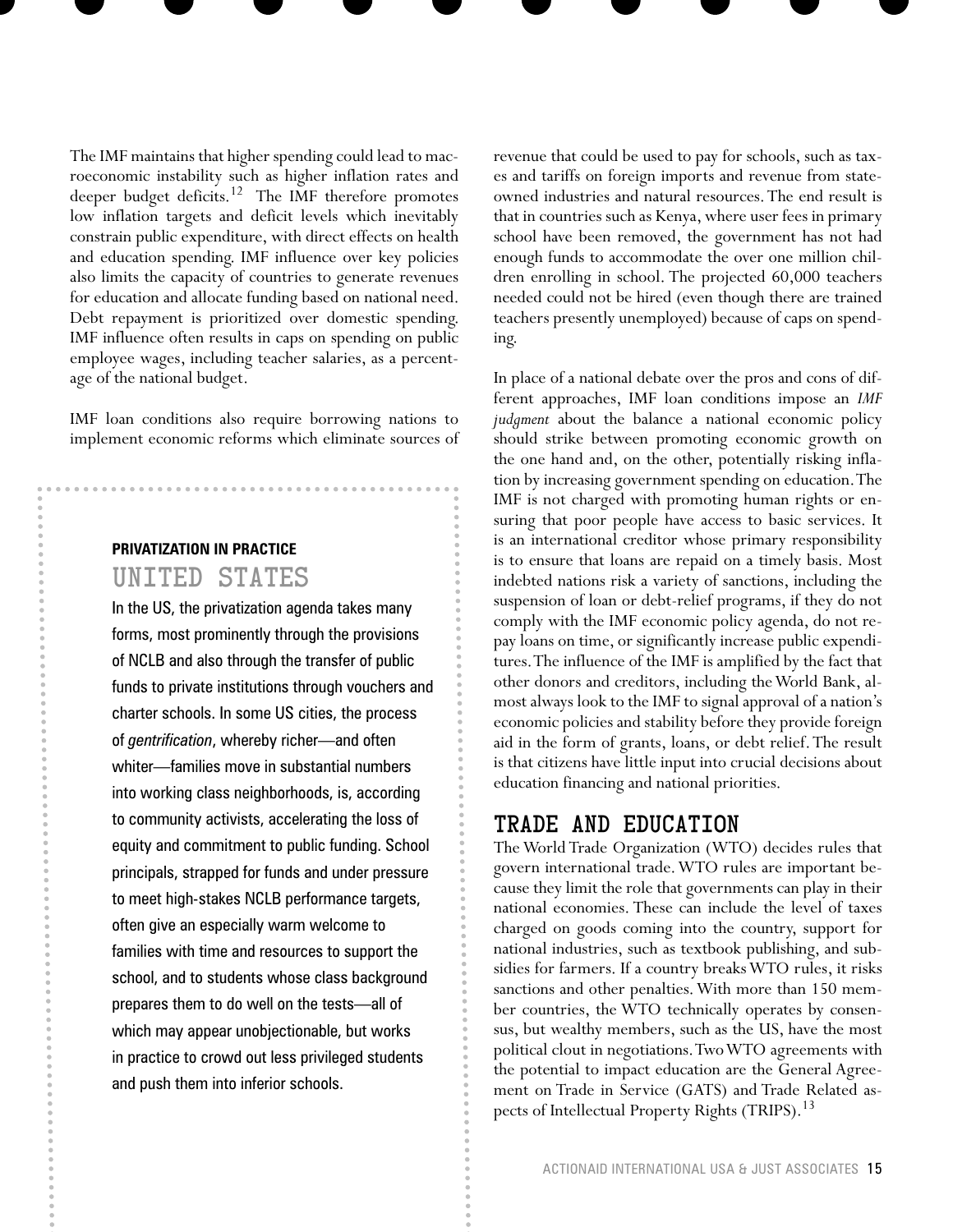GATS aims to promote international trade in services by reducing governments' ability to intervene in these markets. In effect, it smoothes multinational corporations' access to new markets by restricting governments' sovereign abilities to limit the involvement of foreign companies in the service sector, to promote social goals through regulation, or to favor local companies in the provision of education and other services. Technically, GATS rules do not apply to services that are provided "in the exercise of governmental authority." However, the scope of this exclusion

In place of a national debate over the pros and cons of different approaches, IMF loan conditions impose an *IMF judgment* about the balance a national economic policy should strike between promoting economic growth on the one hand and, on the other, potentially risking inflation by increasing government spending on education.

> is unclear. In most countries, the line between public and private education systems is not clear, because of subsidies, fees and regulation. Also, the existence of private schools could be used to argue that there is competition among different service providers. As such, education could be defined as a commercial enterprise open to competition under GATS rules, and public expenditure on education could be defined as an impermissible "subsidy" to government schools and as a barrier to trade under the terms of GATS.

> Primary and secondary education have not yet been the focus of negotiations, so GATS' practical impact remains

at the margins. While some countries have offered to open up their basic education systems to trade and investment under WTO trade rules, the actual meaning of these offers is unclear and they may not represent a threat to the core educational system. (Countries like Sierra Leone that have opened up their education systems have not in fact attracted foreign investment.) Nevertheless, there is a strong case for keeping a close eye on GATS negotiations in the coming years. GATS negotiations on higher education—a billion dollar industry—have been going on for some time. And as public–private partnerships become more widespread in the US and other richer education systems of the North, the prospect of big for-profit education service providers extending into poorer countries is very real. Twenty-five years ago, as a comparison, few would have imagined that profits could be made from a universal natural resource like water, as they are today.

As a result of the stricter copyright regime imposed by TRIPS, governments in the global South are facing growing costs for providing textbooks in public schools, and often pass these costs onto parents, many of whom can barely afford to send their children to school. In South Africa, copyright law makes the price of books in high schools and universities two to four times the price of the equivalent book in the US. Nelson Mandela's autobiography costs \$11.60 in the US, but \$23.70 in his native country, South Africa, while average income in the US is roughly 12 times that in South Africa. In parts of sub-Saharan Africa, up-todate textbooks are routinely unavailable. TRIPS limits on translation impact many students. One viable alternative to copyright law in education are open content licenses, which permit the adaptation or translation of material used for educational purposes without charge.

# Activist Responses

The Roundtable surfaced a lively debate on *strategic responses* to privatization. A key challenge for advocacy and organizing is that many forms of privatization, such as voucher schemes, tend to isolate people and defuse the potential for collective action by families and teachers, while their impacts reinforce inequality, frustration and internalized race and class prejudices. Reversing these trends will take fresh thinking and a re-conceptualization of politics and the role of the state, as well as strategies that address the ideologies that drive social, political, and economic inequality.

While there is an emerging consensus among education rights activists on the need to resist a corporate-driven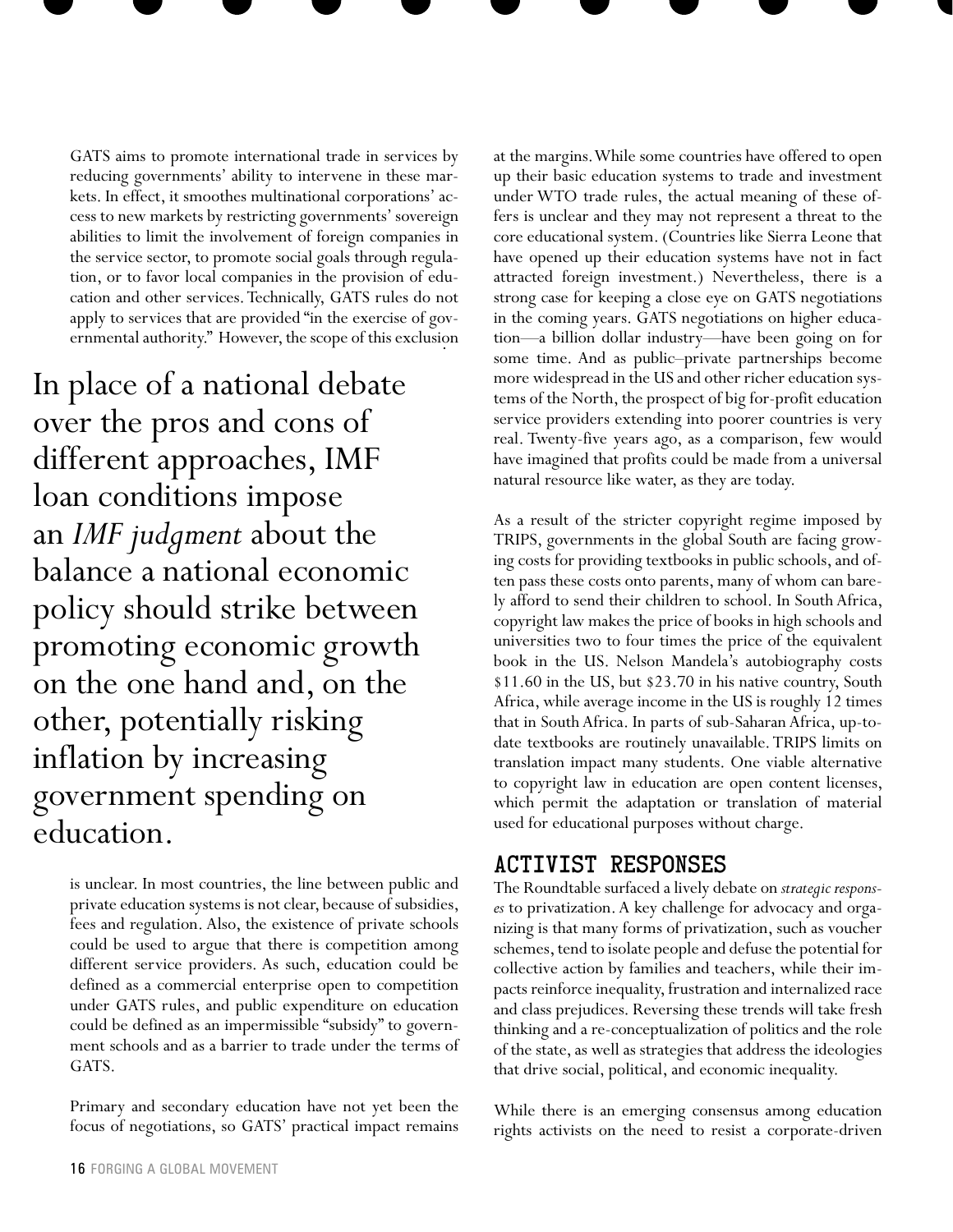privatization, there is less agreement on the level of danger posed when schooling is provided by the non-profit sector. Some groups feel a responsibility to provide educational opportunities where none exist. Others feel a responsibility to question the context of scarcity. A handful of non-governmental and anti-poverty organizations, for example, have abandoned their previous focus on building and operating schools, in the belief that these efforts have constrained rather than contributed to the development of democratically accountable governments with capacity to provide quality education. Yet there are also examples where the principles of democracy and self-determination work in tandem with the private provision of education. Autonomous popular movements are coordinating their own schools as a part of broader processes that strengthen

### **PRIVATIZATION IN PRACTICE**

### INDIA

India, at the behest of the World Bank, is privatizing its teacher corps by hiring temporary contract labor as a solution to chronic teacher shortages. While para-professional teachers' aides can be a valuable staff complement, and are in the US a way to recruit and train teachers from communities that lack access to professional opportunities, para-professional teachers in India and elsewhere often lack proper training and qualification, and as contract workers are unable to organize and bargain collectively. The teacher shortages that give rise to the need to hire contract teachers are often rooted in the depleted education budgets of heavily indebted countries, or in loan conditions that require indebted countries to preserve macroeconomic stability at all costs, including limiting public spending on teachers and other public employees.

and empower communities. Local communities in many places throughout history have banded together and devoted time and resources to respond to gaps or inequalities in public education, or the complete lack of a legitimate and responsive state, by building and repairing schools, paying for materials, and taking teachers into their homes.

Some Roundtable participants expressed a particular concern that non-government alternatives, however well intentioned, run the risk of helping government shed responsibility and accountability for education, and thus pave the way for forms of privatization that emphasize schools as opportunities for corporate profit rather than rebuilding communities. They believe that ultimately only a strong and accountable state can fulfill the right to education, and that there are serious dangers, especially at this specific political moment, in blurring the roles of government, civil society, and the market. They urge that advocacy and organizing strategies respond to the realities of privatization by actively seeking to build government capacity and accountability. In practice, this means that education activists need to be critical friends of public education systems, attuned to the very real problems but also mindful of how criticism and attacks can be used to further a privatization agenda.

This set of questions about the appropriate response of activists and organizers to the besieged state demands continued dialogue and debate. On a practical level, these questions require thoughtful strategic choices, attention to context and clarity about values and vision. With a longterm goal of building government capacity and accountability, it may in fact be strategic for activist groups to provide schooling as part of a broader strategy that blends service provision with organizing. There is renewed interest in *political* strategies that combine services with empowering processes that build active citizenship and strong movements capable of influencing budget and policy processes, breathing life into democratic mechanisms, and holding governments accountable for fundamental human rights.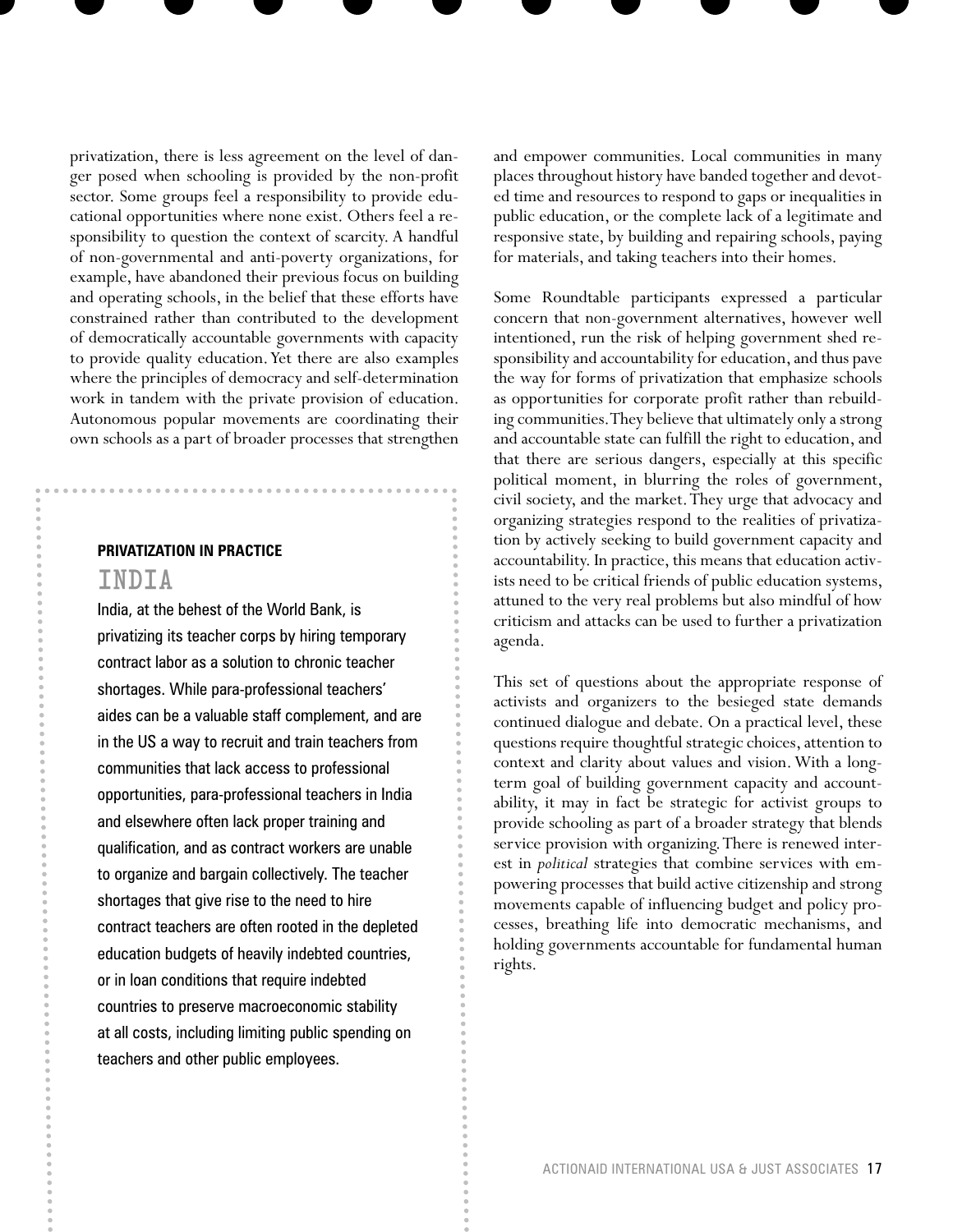# EDUCATION AND DEMOCRACY

## Tensions

Education's importance as a means of preparing students for the responsibilities of democratic citizenship is always in some tension with its other purposes and rationales. While education is often invoked as the foundation of democracy, it also plays a role in preparing students to enter the workforce or otherwise contribute to the economy, and is one of the key institutions charged with passing on elements of a cultural heritage. While learning and community stewardship of schools in theory provide multiple opportunities for collaborative and deliberative problem-solving involving different and sometimes conflicting perspectives, the potential of schools to inspire hope and strengthen community and democracy is usually woefully under-developed.

Roundtable participants report that little about the way schools are run or decisions about education are made encourages students, families, teachers and other staff to de-

velop the skills and capacities they need to participate as citizens in democratic decision-making. Both education and democracy seem to be shrinking to the status of commodities. Education is being reframed by the proponents of school choice as a sort of retail item that parents "shop" for among competing providers—a luxury good that will open doors to future wealth and prestige. The way people think and talk about public education is driven by a questionable ideology: the language and framing relates to the market place and to winners and losers, instead of process and participation. Improvements in public education are justified in reference to a need to prepare stu-

dents to compete in global markets, rather than to take on the responsibilities of critical and active citizenship. Similarly, rather than a deep and ongoing public conversation about what it means to be part of a pluralistic community, political life has been reduced to periodic opportunities to choose among candidates or policies that often lack substantial distinctions. What is happening in the schools appears connected to and reflective of what is happening in political life.

# Education and Rights

Many citizens and even activists do not think of everyday problems, such as poor public education, in terms of rights. Rights are, however, a potentially powerful resource for social justice advocacy and organizing. The concept of rights reframes demands on governments or other powerful institutions as *claims* against which people have an *entitlement*, rather than mere appeals to charity or efficiency. The international human rights community, which historically focused mostly on civil and political rights, has recently embraced economic, social, and cultural (ESC) rights, including the right to education.

Reference to rights is less prevalent in the US, where there is resistance to defining as a right anything that requires the government to invest significant resources, such as health and education (although some state constitutions do include a right to education). Nevertheless, US social-justice organizing stands to gain hope, inspiration, and help shap-

These new approaches also advance the fundamental right to democratic participation by framing rights work as a process focused on building the leadership, organization and influence of people to claim their rights as citizens and to hold public structures and decision-makers accountable.

> ing new political consciousness by linking to rights concepts and movements. New connections and relationships also hold the potential to help American constituencies overcome their isolation, develop a sense of global citizenship and begin to question: 1) why the US is not a signatory to key agreements guaranteeing basic rights; and 2) the role of the US government in respecting, protecting, and fulfilling basic rights at home and abroad.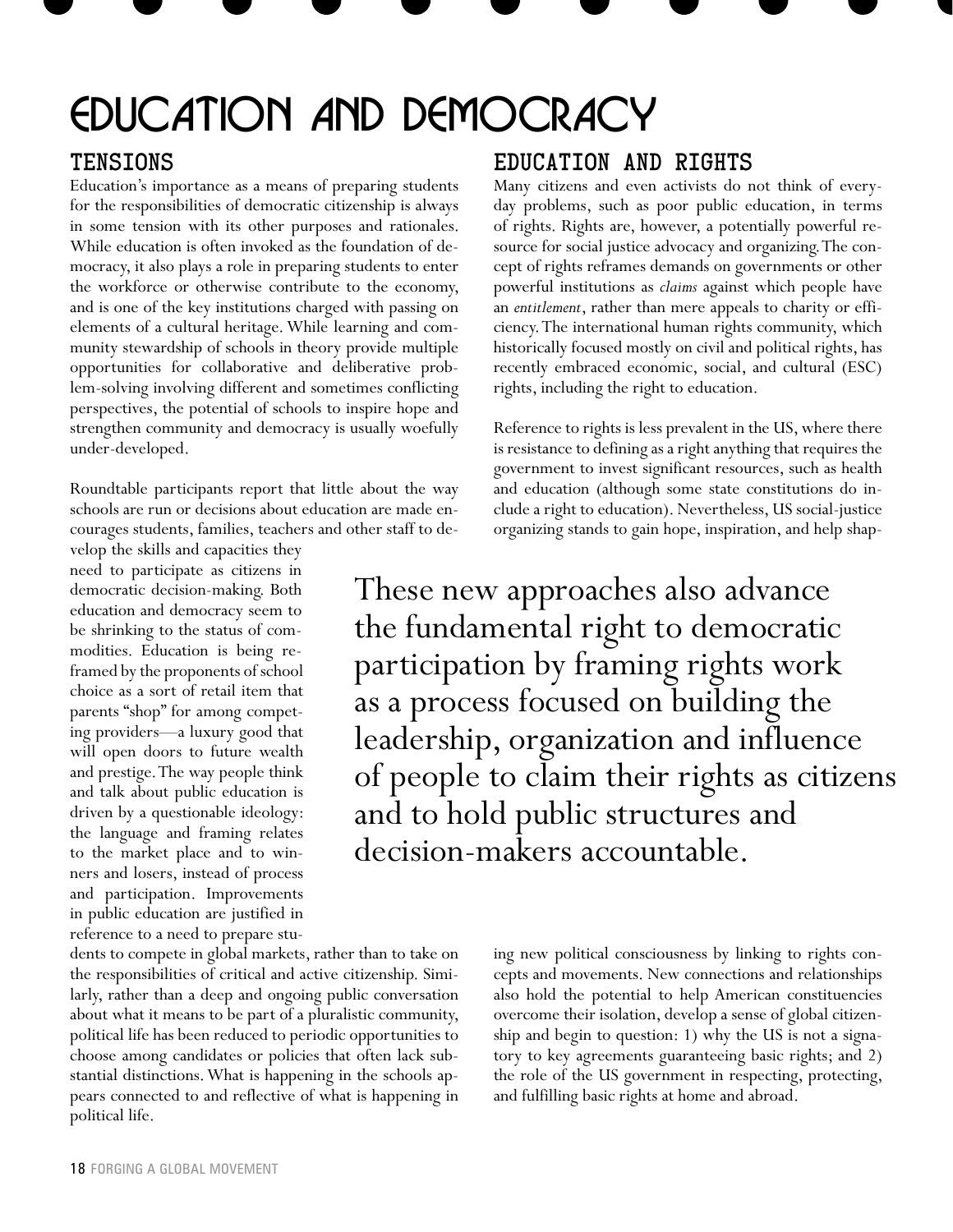But rights and *rights-based approaches* to social change as they are called by many activist groups in the global South—are not a magic bullet. Often, these concepts translate in practice into highly technical or legalistic approaches that fail to develop people's sense of themselves as active citizens and subjects of rights, capable of engaging with and reshaping power. Many times, rights work concentrates skills and action in the hands of well-intentioned "expert" advocates, disempowering people and communities who feel they can't speak for themselves or fully understand the "complex" issues at stake. Approaches that focus narrowly on teaching people about rights or reforming laws and constitutions usually fail to address the need to strengthen the accountability and capacities of the state to deliver quality education for all. Legalistic approaches tend not to challenge the values and interests that present fundamental threats to public education. Nor do these methods build consensus around the precise content of the right to education—exactly what the right entitles a person to—although experience has shown that specific attributes and definitions are often a prerequisite to making a right real in people's lives.

In contrast, new strategies are re-conceptualizing rights as the evolving product of a history of struggle. Taking a critical view of the rights framework as a "work in progress" by continually seeking to translate human needs and aspirations into new social, legal, and political commitments opens up multiple entry points for action and facilitates holistic strategies that respond to the complex realities of power and politics. These new approaches also advance the fundamental right to democratic participation by framing rights work as a process focused on building the leadership, organization and influence of people to claim their rights as citizens and to hold public structures and decision-makers accountable.

# Transforming the Culture of Politics

What kinds of advocacy and organizing strategies will facilitate the realization of education rights and create an economic climate that is more hospitable to quality public education? Often, there is a tendency to organize in a reactive way, responding to external policy or electoral events or seeking disconnected short-term wins, without a focus on building and sustaining people's interest and involvement. Movement-building strategies have been all but forgotten in the US, although they are being re-discovered as US activists working on education and other issues are take a fresh look at approaches that openly aim to build power.

The experiences of activist groups from New York, Washington DC and Brazil shared at the roundtable show that it takes a variety of political strategies in order to make the right to education real in people's lives. The experience of the National Campaign for the Right to Education in Brazil highlighted an approach that purposefully combines policy change goals with longer-term strategies aimed at *involving new players and transforming the way decisions about schools are made*. These diverse experiences challenge activists to assess gaps in current strategies and to explore creative approaches that move beyond sharing information and "mobilizing" or "turning out" people to build the consciousness, organization and power required to build a strong base and movements capable of producing longterm change. Advocacy and organizing approaches that begin with people's realities, engaging them in a process of critical thinking and planning for political action help to build citizen voice and power, and are equal to policy change in importance over the long haul. Engaging people in re-defining for themselves concepts such as education, democracy, and citizenship can also put people back in touch with their dreams, aspirations, and sense of justice. Framing grassroots demands as rights is inspirational and

Often, there is a tendency to organize in a reactive way, responding to external policy or electoral events or seeking disconnected short-term wins, without a focus on building and sustaining people's interest and involvement.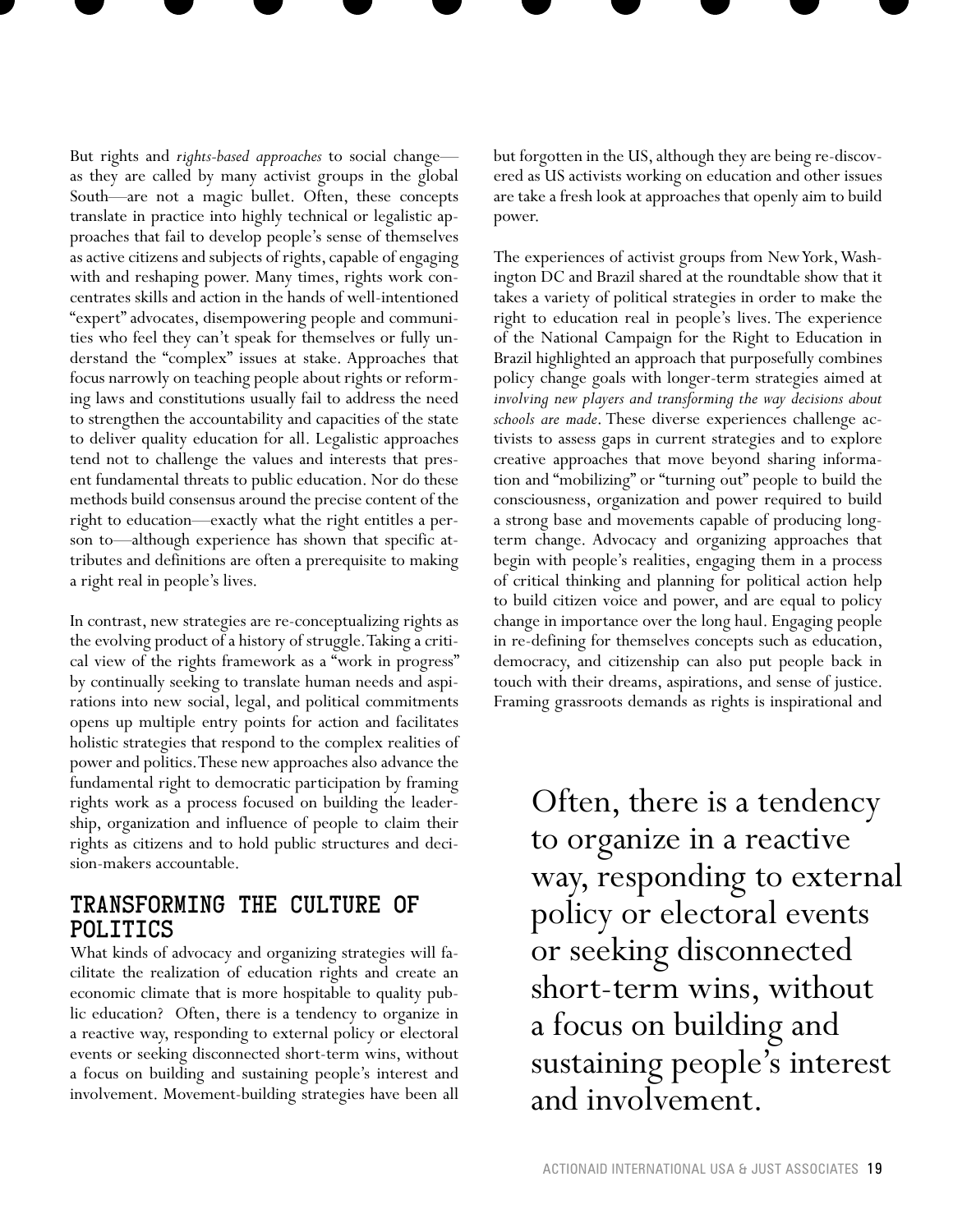empowering and helps refocus citizen energy on the important role of government in reclaiming public resources for the common good.

An intriguing global opportunity exists in the unprecedented emergence of rights-based alliances and movements, involving community groups, policy organizations, teachers' unions, and parents, that seek to revalue and reform education (and that are part of a wider global movement that seeks to amplify citizen voices in the global political system and revive local economies with the power of democratic values, involving players and processes such as the World Social Forum) and that seek citizen engagement in schools as a foundation for participatory democracy and a new conception of the state.

## BRAZIL **The National Campaign for the Right to Education**

In Brazil, the National Campaign for the Right to Education for formed in 1999 to:

- democratize financing of education to ensure quality education for all,
- improve transparency in administration and resource distribution,
- value the profession of teaching and teachers,
- create models of democratic and participatory governance in education.

One of the first and most important acts of the Campaign was to create a Carta—a statement of principles. The Carta provided a campaign identity as well as an agenda for future advocacy. Today, the Campaign has claimed a space to participate and dialogue with the government on issues of education policy. It has been able to work successfully to:

- expose the contradiction between government rhetoric on education for all and actual budgetary restrictions on government spending that prevent meaningful reforms,
- set a minimum per student expenditure for basic education,
- provide alternative analyses and solutions to the market approach to education,
- create public awareness and participation in innovative ways such as popular education programs and circular formations during protest actions, <sup>14</sup>

 increase government accountability through a number of different strategies including dialogue with the federal, state, and municipal departments of education; monitoring and evaluation of government education programs; independent research; and even a lawsuit against the government for violating constitutional provisions for government spending on education.

The experience of the National Campaign has shown that:

- The process is itself a result because it builds alliances and trust.
- Plurality must be acknowledged and respected – the number of different actors and the ability to respect them all.
- Organizers and popular educators should not fear conflict.
- Having political patience is crucial but it is also important not to lose a sense of urgency.

In Brazil, the word "capillarization" is used to describe the kind of advocacy network that activists want to build. The metaphor of capillaries evokes a powerful image of networks that are deeply interconnected, filled with life and blood, composed of mutually interdependent elements, constantly re-filled with critical material, and deeply embedded in the body politic.

## UNITED STATES **Education Rights Strategies in New York City**

Popular Educators from the Center for Immigrant Families write:

"In October 2005, in response to a growing movement of low-income parents of color and concerned community members, the New York Department of Education was forced to implement a policy that addresses the racial and economic inequalities in our schools! The Center for Immigrant Families (CIF) has worked to build this movement in our community over the past several years. The new policy—which calls for a uniform admissions process through the implementation of a lottery—represents an important first step toward making sure that our public schools serve us all.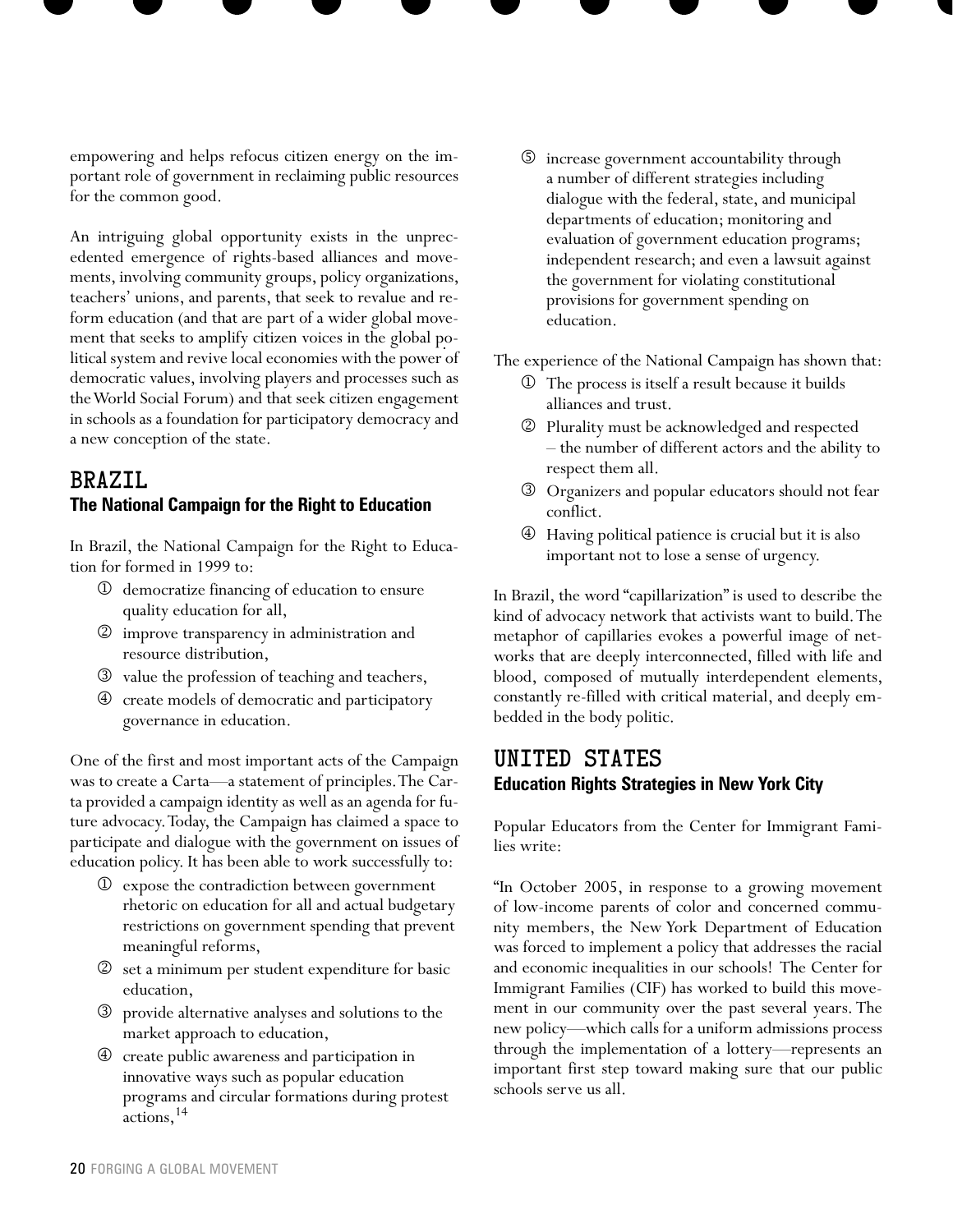As gentrification has intensified, public schools that once served our community in Manhattan Valley (on the Upper West Side) are quietly being turned into quasi-private institutions that are shutting out low-income families of color. At the same time, white and middle-class families are being courted and welcomed by school administrators. Admissions to certain schools have increasingly depended on how much money a family has, the color of our skin, and which language we speak.

We identified this as a problem in CIF's Escuela Popular de Mujeres/Women's Popular Education Program, where we came together to talk about our expectations of life in the US. For all of us, one of our main hopes, and one of the reasons we continue to stay here, is for our children to have access to a decent education. We recognized, through a collective process of talking about what we actually found and experienced in the US, that the racism we faced in the public schools could not be accepted as "normal" or "just the way it is." Further, it reflected a pattern that was happening not just to each of us individually but to our entire community. We also learned that our district is one of the most "diverse" and one of the most segregated in the city.

CIF has worked to break the "normalization" of racism and inequality in our district's public schools. We have performed street theater throughout the community, organized community events, and started spreading the word that a "take-back" of the public schools was happening. We documented hundreds of stories of parents' exclusion from

our schools and released a community report, "Segregated and Unequal: The Public Elementary Schools of District 3 in New York City". This was a powerful process of coming together as a community, led by strong and determined women. We have found strength, empowerment, and affirmation that we can change what we've always known shouldn't be.

CIF's vision for public education is that public schools reflect, respect, and are accountable to the communities of which they are part and that parents are true partners in our children's education. Our vision is of schools that encourage all children to flourish and develop as full and engaged human beings. The implementation of this new policy is an important part of the larger struggle to which we're committed. At a time when public monies are used to fund war and not education, and when public schools serve as sites for military recruitment and the criminalization of low-income and children of color, this vision is all the more critical.

CIF plans to see to it that the lottery is implemented fairly and equitably. Although this is an important first step, inequities still persist. We are challenging Gifted and Talented programs, school zone lines, and resource allocation. We are demanding racial and economic diversity in all of our schools. Parent monitoring squads are organized to make sure that public education is indeed a human right and not a luxury."



As gentrification has intensified, public schools that once served our community in Manhattan Valley (on the Upper West Side) are quietly being turned into quasi-private institutions that are shutting out low-income families of color.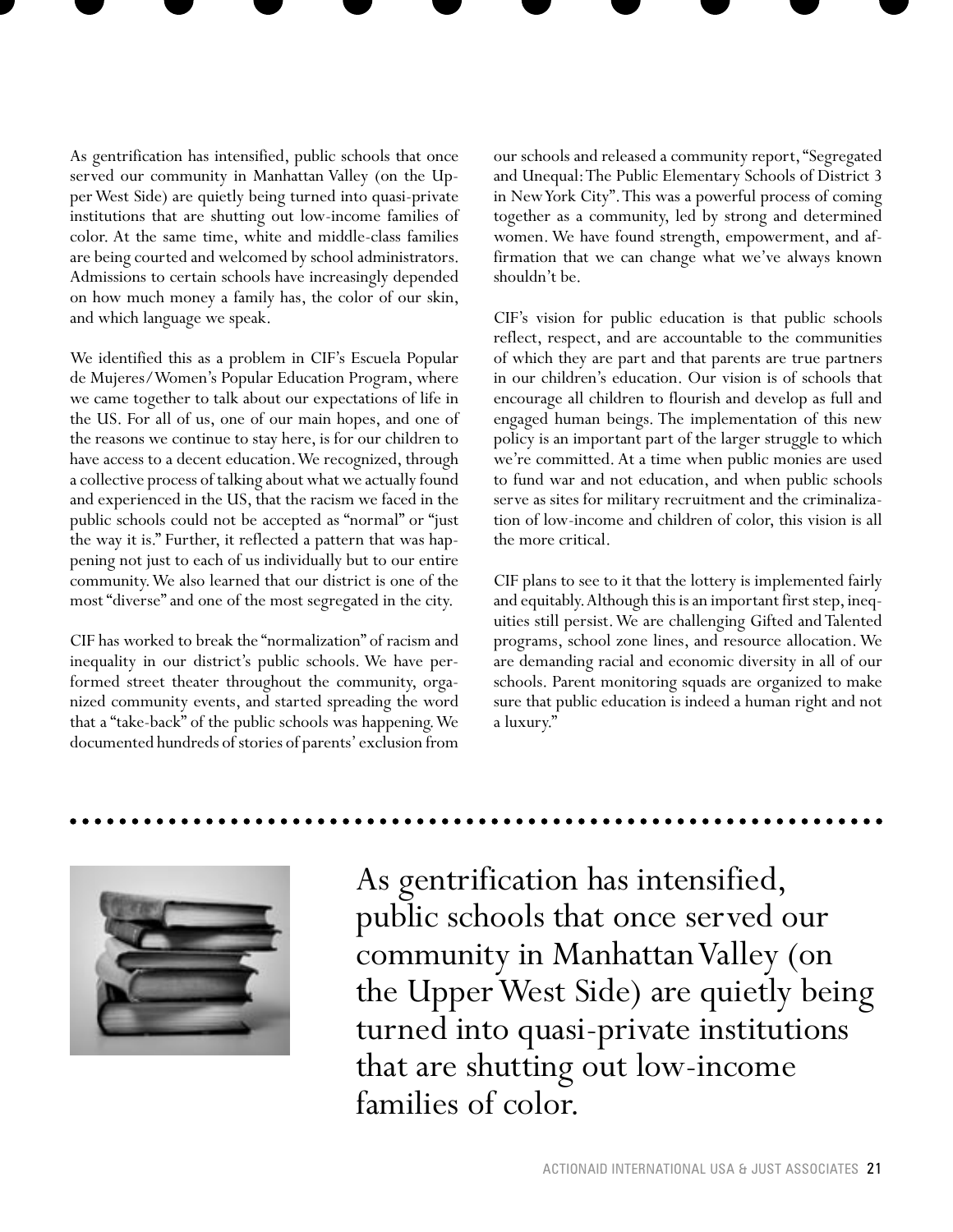# **PARTICIPANTS**

# ROUNDTABLE

**Akanksha Marphatia**, ActionAid International, UK **Atila Roque**, ActionAid International USA, Brazil/USA **Camilla Croso Silva**, Ação Educativa, Brazil **Chloe O'Gara**, Save the Children, USA **Darshana Patel**, Just Associates, USA **David Archer**, ActionAid International, UK **David Gartner,** Global AIDS Alliance, USA **Daysi Funes**, Centro Romero, Chicago, USA **Dennis Shirley**, Boston College, USA **Doris Watkins**, Tellin' Stories Project, Washington DC, USA **Francisco Cabrera**, Reforma Educativa, Guatemala **Ilana Solomon**, ActionAid International USA **Jane Benbow**, American Institutes for Research, USA **Ken Rollins**, Parents for Public Schools, USA **Lisa VeneKlasen**, Just Associates, USA **Marisabel Villagomez**, Tellin' Stories Project, Washington DC, USA **Molly Reilly**, Just Associates, USA **Nisha Thapliyal**, University of Maryland: Education Policy & Leadership, USA **Priscilla Gonzalez**, Center for Immigrant Families, New York NY, USA **Rick Rowden**, ActionAid International USA **Steven Klees**, University of Maryland: Education Policy and Leadership, USA **Ujju Aggarwa**l, Center for Immigrant Families, New York NY, USA **Victor Cristales**, Educación para Todos y Todas, Guatemala

**A number of prominent African education advocates invited to the Roundtable were unable to participate due to difficulties in obtaining US visas.**

# Research and Consultations

**ACORN**, USA **ActionAid International**, Bangladesh, India and Nigeria **Africa Action**, USA **Basic Education Coalition**, USA **CAMPE**, Bangladesh **Catholic Relief Services**, USA **Citizens Network for Essential Services**, USA **Civil Society Action Coalition on Education For All**, Nigeria **Cross City Campaign for Urban School Reform**, USA **Educ-Net**, Philippines **Elimyu Yetu Education Network**, Kenya **ENLACES**, USA **Global Campaign for Education**, UK and South Africa **Guatemalan Unity Information Association**, USA **Human Rights Watch**, USA **International Center for Research on Women**, USA **National Education Association**, USA **New World Foundation**, USA **Oxfam International**, USA **RESULTS**, USA **Save the Children**, USA **Teaching for Change**, USA **TENMET**, Tanzania **Unitarian-Universalist Service Committee**, USA **United for a Fair Economy**, USA **World Education**, USA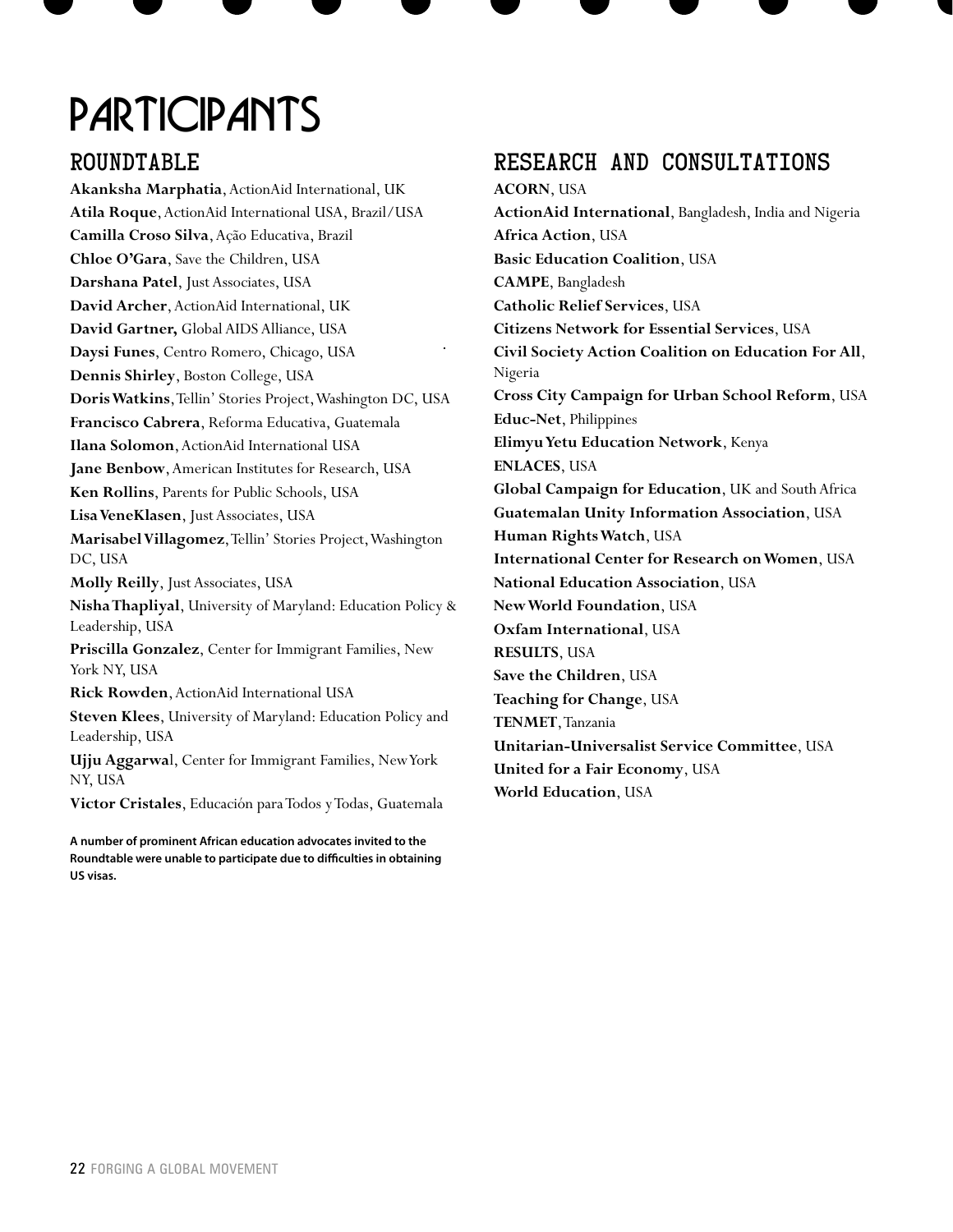# **ENDNOTES**

<sup>1</sup> For more thinking on the right to education, see Tomasevski, Katerina Human Rights Obligations in Education: The Four A Scheme, Wolf Legal Publishers, 2005.

2 http://www.unesco.org/education/efa/ed\_for\_all/index.shtml

<sup>3</sup> http://www.un.org/millenniumgoals. For more information on progress toward the goals, see http://www.unmillenniumproject.org.

4 Beam, J., Brown, C., and Dingerson, L., "Twenty-Six Conversations about Organizing, School Reform, and No Child Left Behind" April 2004, http://www.communitychange.org/shared/publications/downloads/nclbconvo.pdf

<sup>5</sup> "The No Child Left Behind Hoax" by Stan Karp available at http://www.rethinkingschools.org/special reports/bushplan/index.shtml

6 PRODESSA, CONGECOOP e INS. Educación, salud, tierra: hacia soluciones en el espíritu de los Acuerdos de Paz. 2004

7 See http://nces.ed.gov/nationsreportcard/studies/charter/2005456.asp

8 See http://www.nea.org/vouchers/index.html

<sup>9</sup> See Bush v. Holmes, http://www.floridasupremecourt.org/decisions/2006/sc04-2323.pdf.

<sup>10</sup> Barbara Miner: "Distorting the Civil Rights Legacy." http://www.rethinkingschools.org/archive/18\_03/18\_03.shtml

<sup>11</sup> Quoted in Robin Shulman: "US Honors Martin Luther King, but kills dream of equality," The Guardian, Thursday January 19, 2006.

 $12$  For a detailed analysis of how IMF policies limit practical outcomes in education and health, see "Contradicting Commitments: How the Achievement of Education For All is Being Undermined by the International Monetary Fund" September 2005 and "Changing Course: Alternative Approaches to Achieve the Millennium Development Goals and Fight HIV/AIDS" September 2005, available at http://www. actionaidusa.org/publications.php

<sup>13</sup> For more on the impact of GATS and TRIPS see "GATS and Education: Enforcing Privatization? Should we be scared?" and "Access 2 Knowledge: a call for global action" Education Action pp. 17 – 21. London: UK, ActionAid International.

<sup>14</sup> At rallies, campaigners dance and protest in a large circle, symbolizing their strength as a group and their commitment to a shared vision and analysis, in a powerful image of social-change work focused inward on building strength as well as outward on engaging with power.